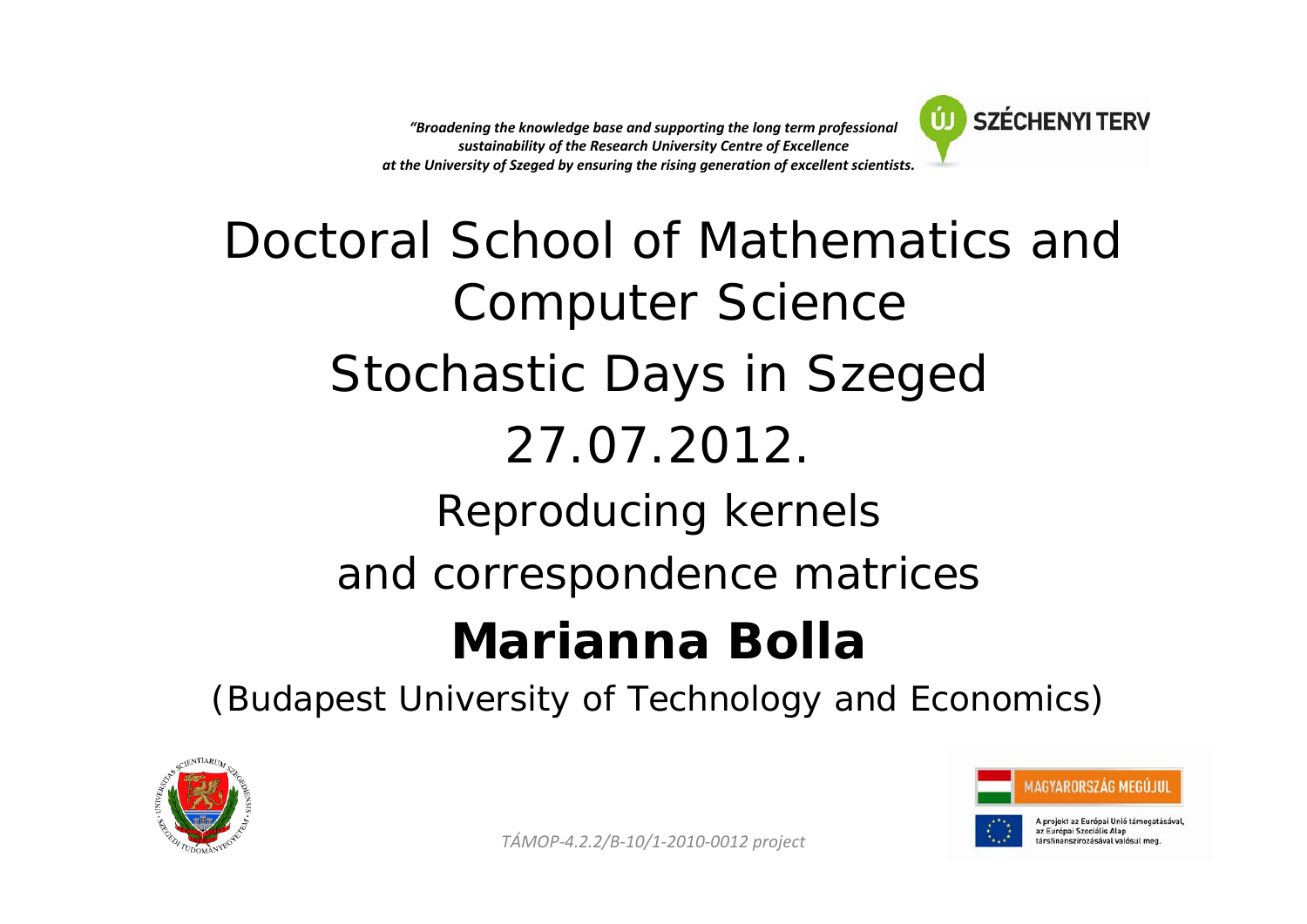**KORK ERKER LER KORA** 

# Reproducing kernels and correspondence matrices

#### Marianna Bolla

Institute of Mathematics Technical University of Budapest (Research supported by the  $TAMOP-4.2.2.C-11/1/KONV-2012-0001 project)$ marib@math.bme.hu András Krámli is 70, Szeged

July 27, 2013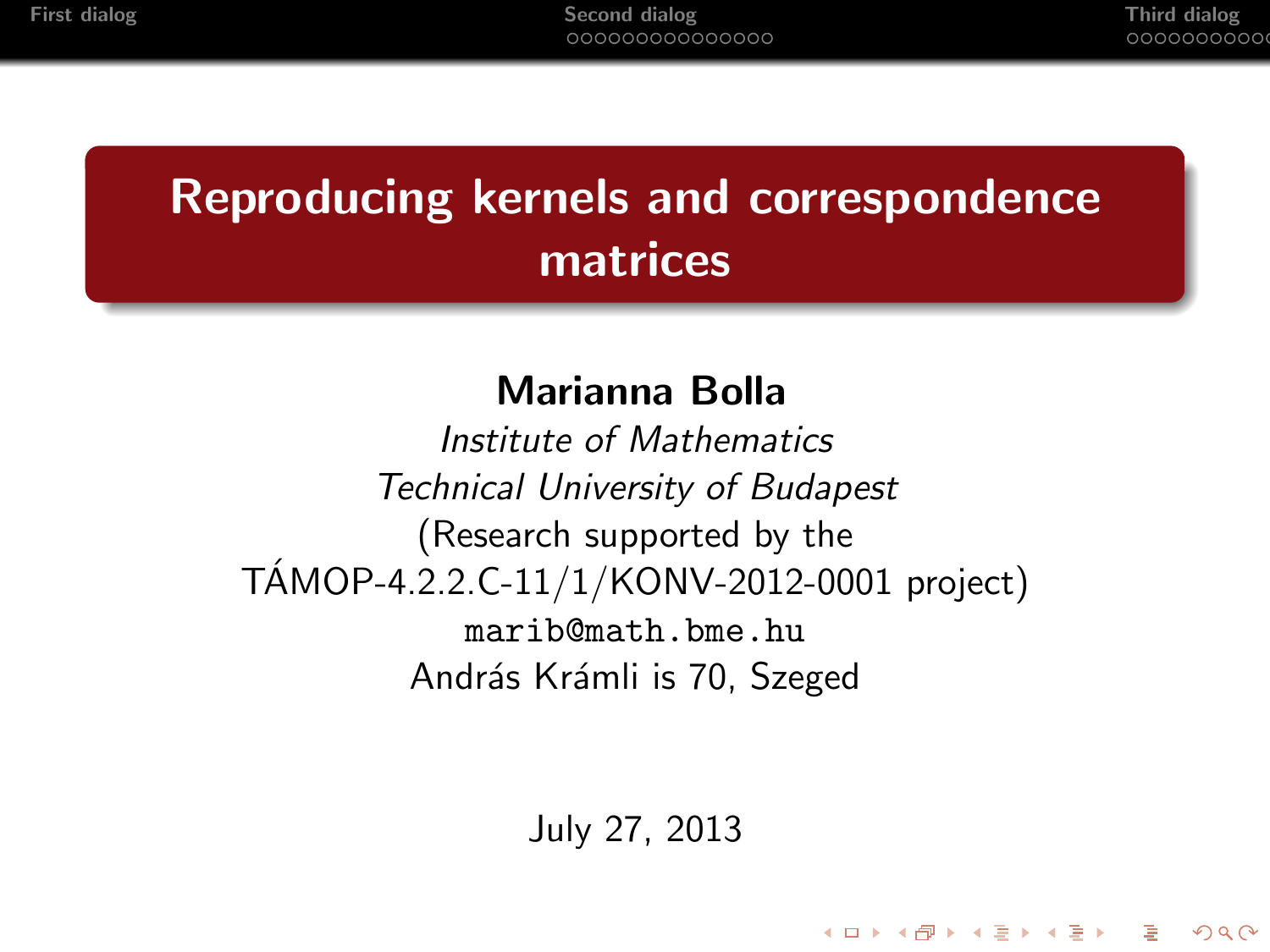K ロ ▶ K @ ▶ K 할 ▶ K 할 ▶ 이 할 → 9 Q Q\*

# Three dialogs of Hacsek and Sajó in a coffee-house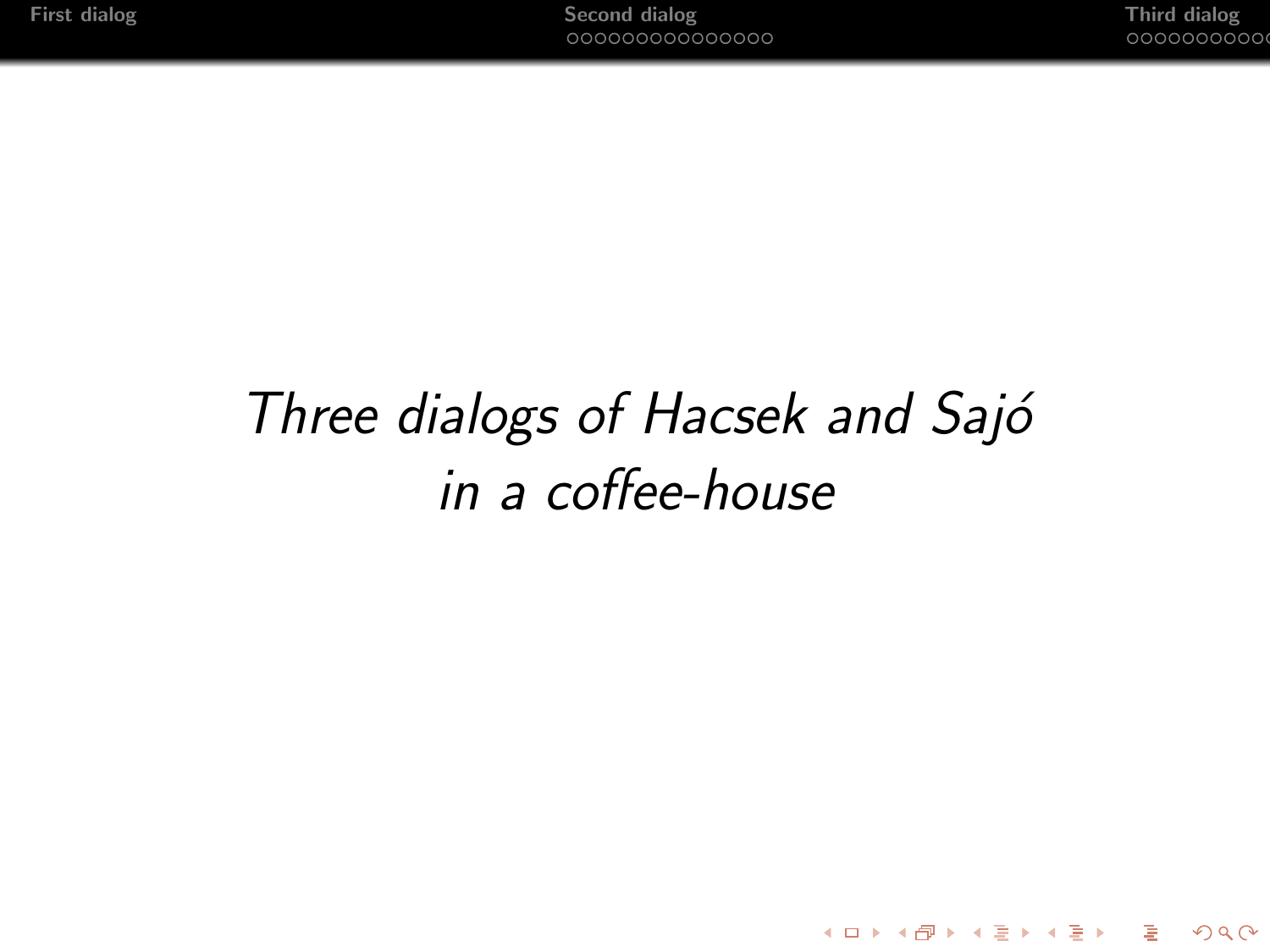**[First dialog](#page-3-0)** Third dialog [Second dialog](#page-7-0) Second dialog Second time that the second of the second of the second of the second dialog second by the second of the second dialog second by the second of the second of the secon

**KORK ERKER ADAM ADA** 

# First dialog: about ML estimation in exponential families

• S: Did you know that in exponential families the ML-equation boils down to

 $\mathbb{E}_{\theta}(t(\mathsf{X})) = t(\text{sample}).$ 

where  $\mathbf{X} = (X_1, \ldots, X_n)$  is i.i.d. sample and  $t(\mathbf{X})$  is sufficient statistic for the unknown parameter  $\theta \in \mathbb{R}^k?$ 

<span id="page-3-0"></span> $\bullet$  H: How can it boil down, and what kind of a family is your exponential?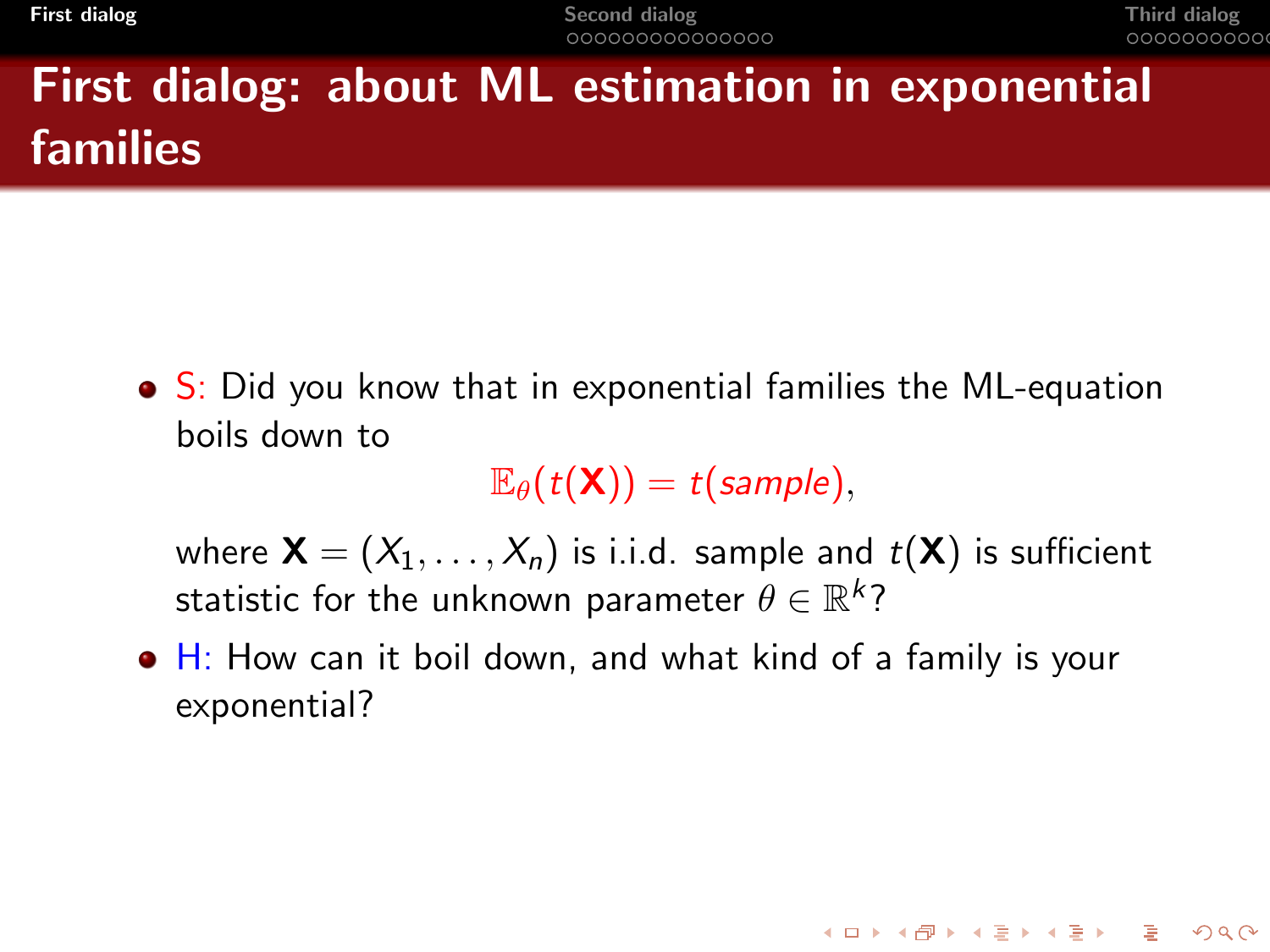$\bullet$  S: You are stupid, the likelihood function of the sample  $\mathbf{X} = (X_1, \ldots, X_n)$  in exponential family looks like

$$
L_{\theta}(\mathbf{X}) = \frac{1}{a(\theta)} \cdot e^{t(\mathbf{X})\theta^T} \cdot b(\mathbf{X}),
$$

where  $\theta = (\theta_1, \ldots, \theta_k)$  is natural parameter,  $t(\mathsf{X}) = (t_1(\mathsf{X}), \ldots, t_k(\mathsf{X}))$  is sufficient statistic for it, and  $\tau$ stands for the transposition.

- H: And what about the  $a(\theta)$ ?
- $\bullet$  S: It is the normalizing constant, but can be written as

$$
a(\theta) = \int_{\mathcal{X}} e^{t(\mathbf{x})\theta^T} \cdot b(\mathbf{x}) d\mathbf{x},
$$

where  $\mathcal{X} \subset \mathbb{R}^n$  is the sample space. This formula will play a crucial rule in our subsequent calculations.

• H: Haha, let us see those famous calculations!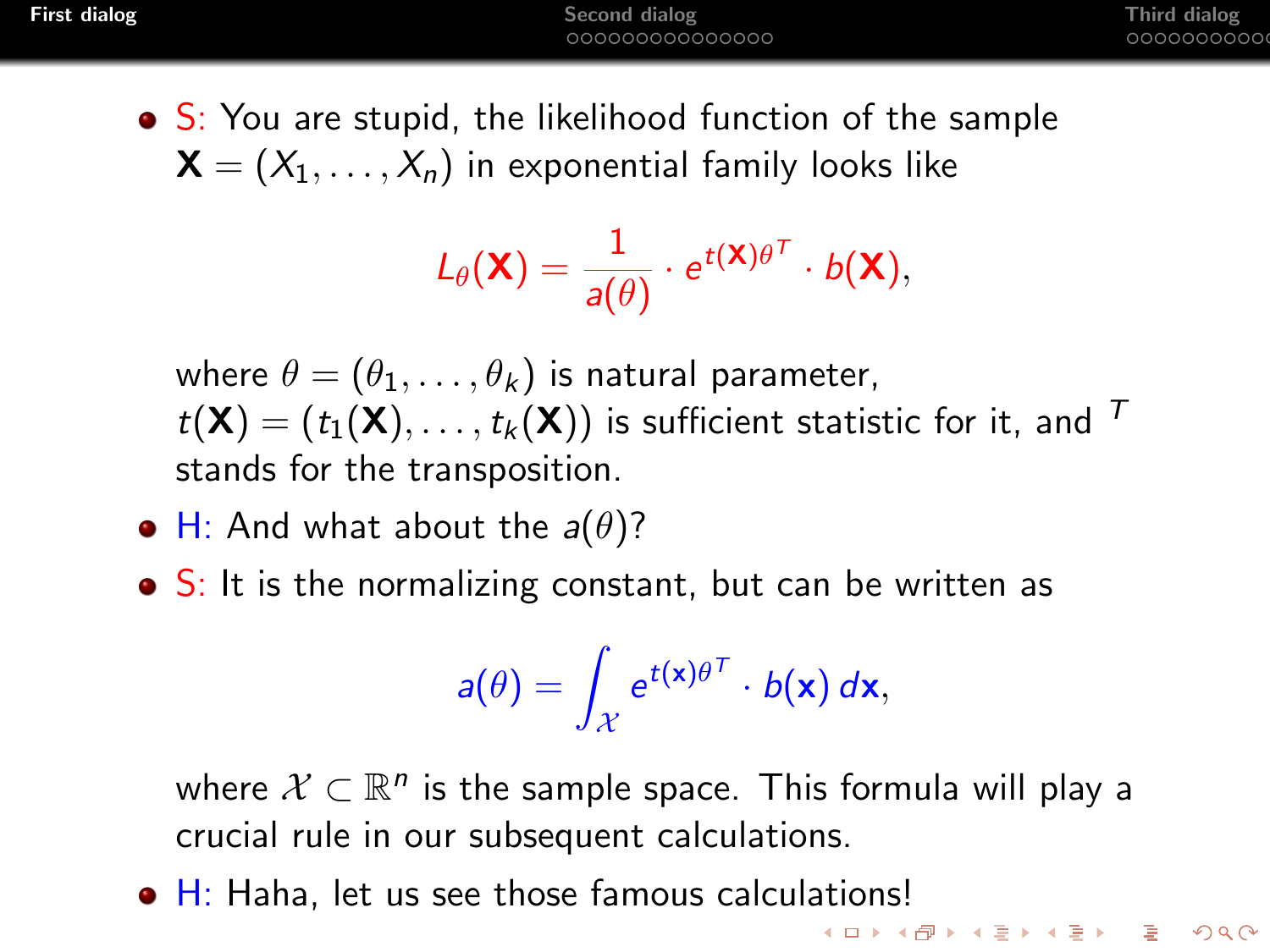**KORK STRAIN A STRAIN A COMPA** 

• S: As you know, the likelihood equation is

 $\nabla_{\theta}$  ln  $L_{\theta}(\mathbf{X}) = \mathbf{0}$ ,

that is

<span id="page-5-0"></span>
$$
-\nabla_{\theta} \ln a(\theta) + \nabla_{\theta}(t(\mathbf{X})\theta^{\mathsf{T}}) = \mathbf{0}.
$$
 (1)

Under certain regularity conditions,

$$
\nabla_{\theta} \ln a(\theta) = \int_{\mathcal{X}} t(\mathbf{x}) e^{t(\mathbf{x})\theta^{\mathcal{T}}} \cdot b(\mathbf{x}) d\mathbf{x} = \mathbb{E}_{\theta}(t(\mathbf{X})).
$$

Therefore, [\(1\)](#page-5-0) is equivalent to

$$
-\mathbb{E}_{\theta}(t(\mathbf{X}))+t(\mathbf{X})=\mathbf{0},
$$

which finishes the proof.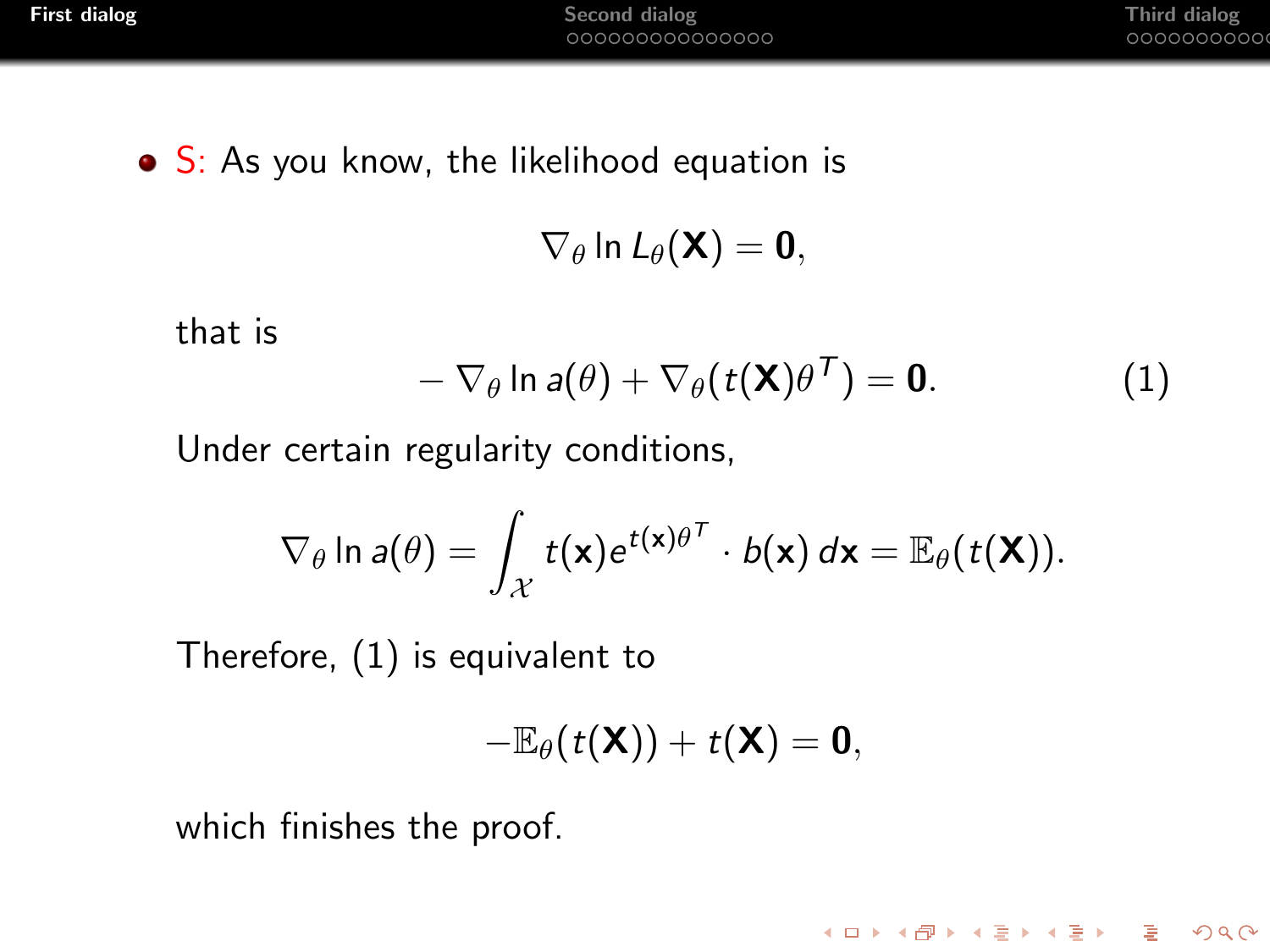- H: But this is the idea of **moment estimation**. Is it true that in exponential families the ML-estimator is the same as the moment-estimator?
- S: More or less. When, especially,  $t_1(\mathbf{X}) = \frac{1}{n} \sum_{i=1}^{n} X_i, \ldots$  $t_k(\mathbf{X}) = \frac{1}{n} \sum_{i=1}^n X_i^k$ , then it is. This is the case when our underlying distribution is Poisson, exponential, or Gaussian.
- $\bullet$  H: I will tell it to our colleague, Mogyoro (Imre Toth), who asked whether these two estimators are the same.
- S: Not always, think of the continuous uniform distribution, which does not belong to the exponential family. Anyway, we had a prosperous discussion.
- H: Will you come in tomorrow?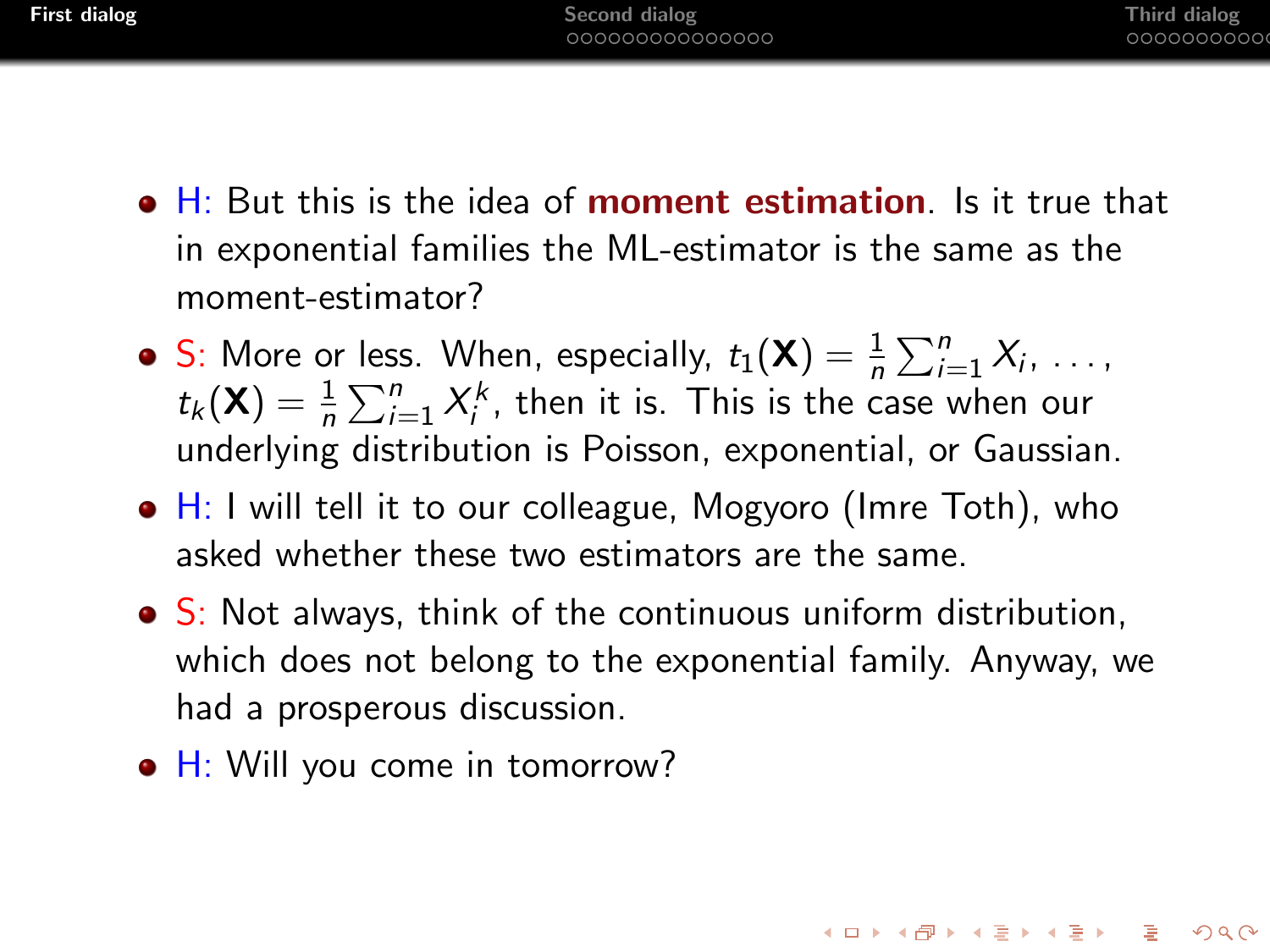**KORKAPRA ER ET A GAR** 

## Second dialog: about Correspondence Analysis

- $\bullet$  H: My dear Sajó, you told me about correspondence analysis. I have studied it, but believe me, it is a stupid method. How does it come, that the best low-rank approximation of the table has negative entries in most of the cases?
- $\bullet$  S: You are right if you consider the best  $L_2$ -norm approximation. Nonetheless, I am able to slightly adjust that approximation to obtain a low-rank approximation of positive entries, under very general conditions. My method also reveals the block-structure of the table. I was speaking about these facts at the EMS2013, but I am repeating the most important notions now.
- <span id="page-7-0"></span> $\bullet$  H: OK, let us see.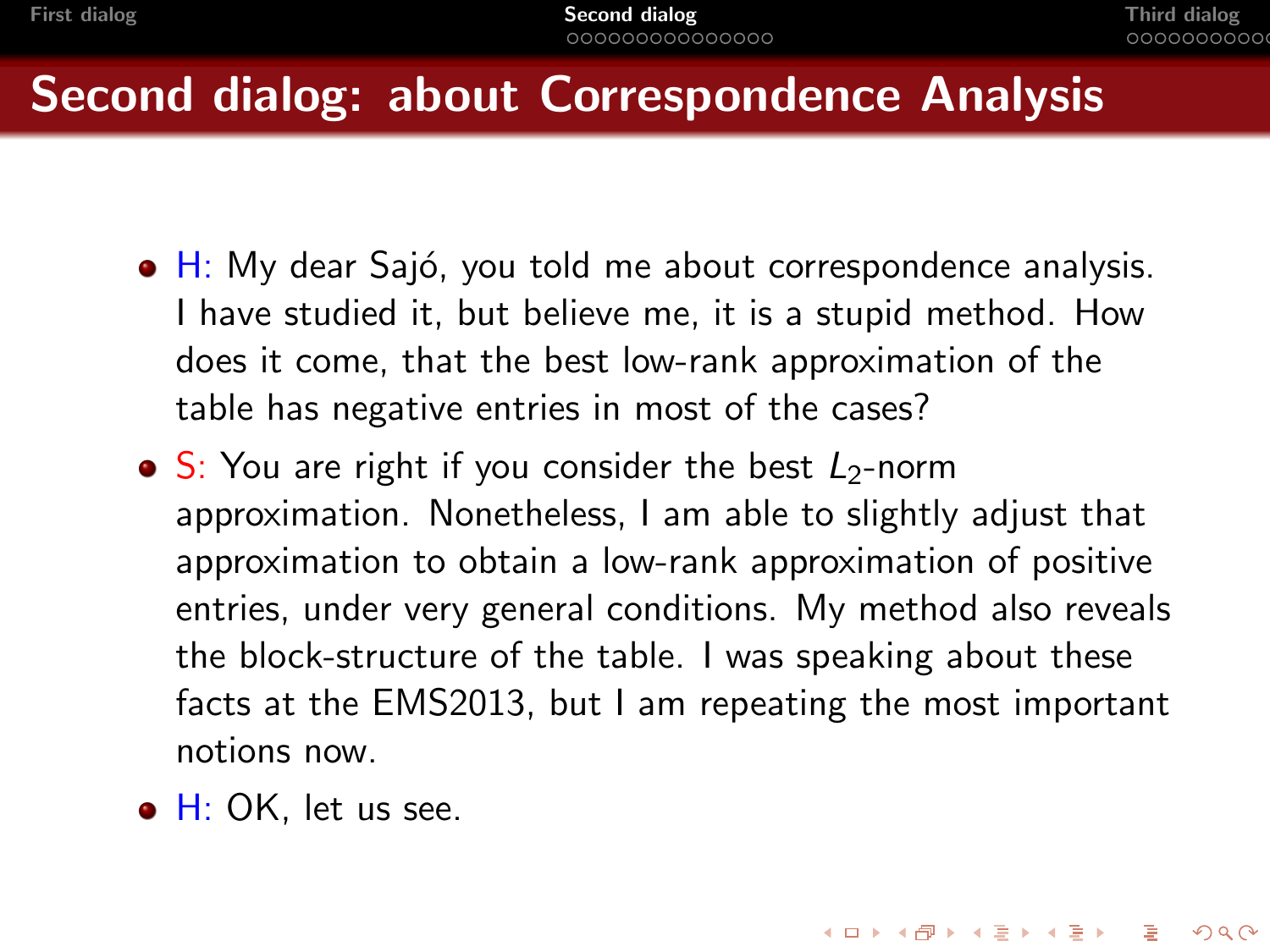# SVD of contingency tables and correspondence matrices

$$
C = (c_{ij}): n \times m \text{ contingency table, } c_{ij} \ge 0.
$$
  
Row set: Row = {1, ..., n}  
Column set: Col = {1, ..., m}

$$
d_{row,i} = \sum_{j=1}^{m} c_{ij} \quad (i = 1, \ldots, n)
$$

$$
d_{col,j} = \sum_{i=1}^{n} c_{ij} \quad (j = 1, \ldots, m)
$$

$$
\mathbf{D}_{row} = \text{diag}(d_{row,1}, \ldots, d_{row,n}) \quad \mathbf{D}_{col} = \text{diag}(d_{col,1}, \ldots, d_{col,m}).
$$

K ロ ▶ K @ ▶ K 할 ▶ K 할 ▶ 이 할 → 9 Q Q\*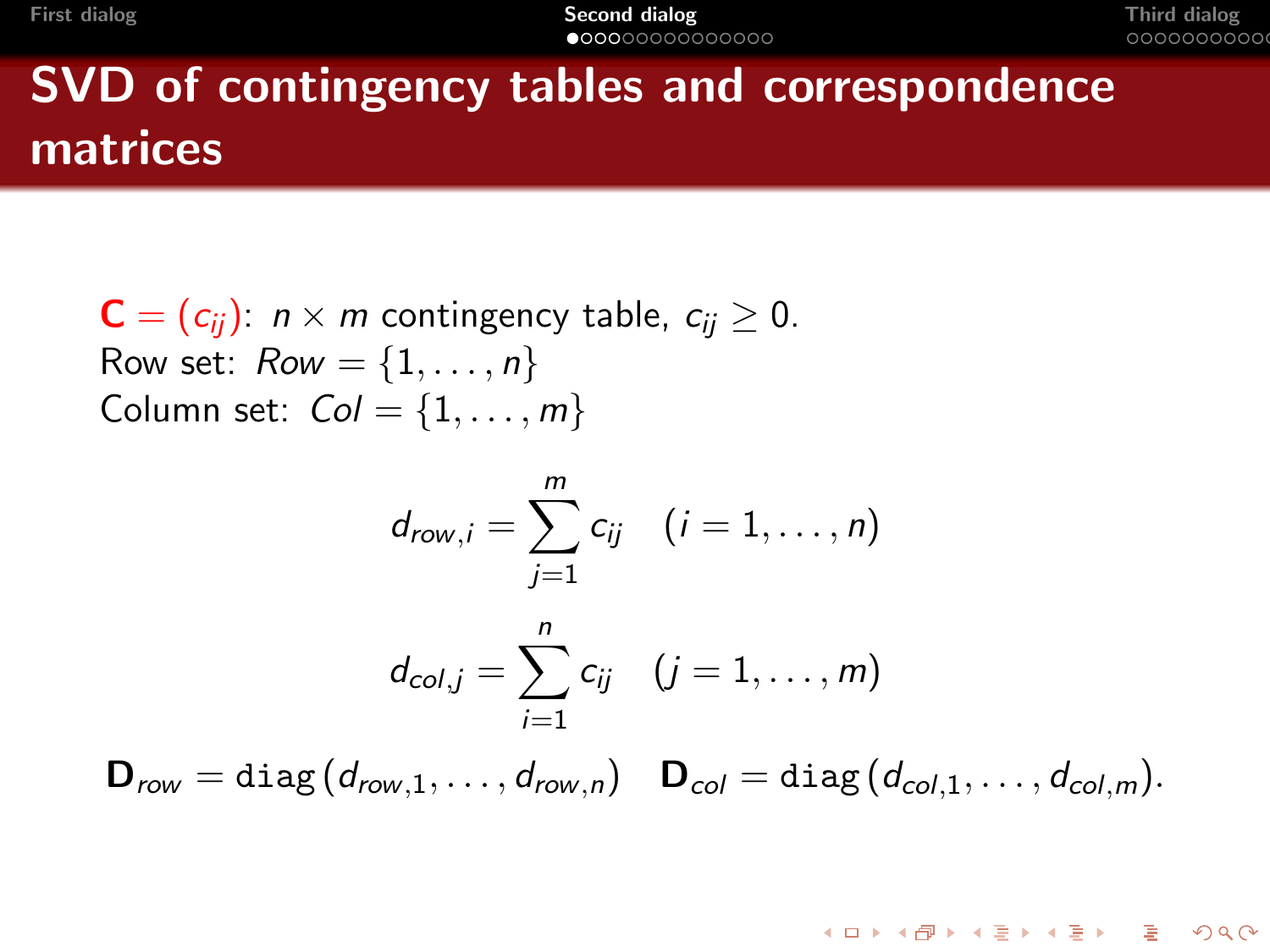#### Representation

For a given integer  $1 \leq k \leq \min\{n, m\}$ , we are looking for k-dimensional representatives  $r_1, \ldots, r_n$  of the rows and  $c_1, \ldots, c_m$ of the columns such that they minimize the objective function

$$
Q_k = \sum_{i=1}^{n} \sum_{j=1}^{m} c_{ij} ||\mathbf{r}_i - \mathbf{c}_j||^2
$$
 (2)

subject to

$$
\sum_{i=1}^{n} d_{row,i} \mathbf{r}_{i} \mathbf{r}_{i}^{T} = \mathbf{I}_{k}, \quad \sum_{j=1}^{m} d_{col,j} \mathbf{c}_{j} \mathbf{c}_{j}^{T} = \mathbf{I}_{k}.
$$
 (3)

When minimized, the objective function  $Q_k$  favors k-dimensional placement of the rows and columns such that representatives of highly associated rows and columns are forced to be close to each other. As we will see, this is equivalent to the problem of correspondence analysis.**KORK ERKER ADAM ADA**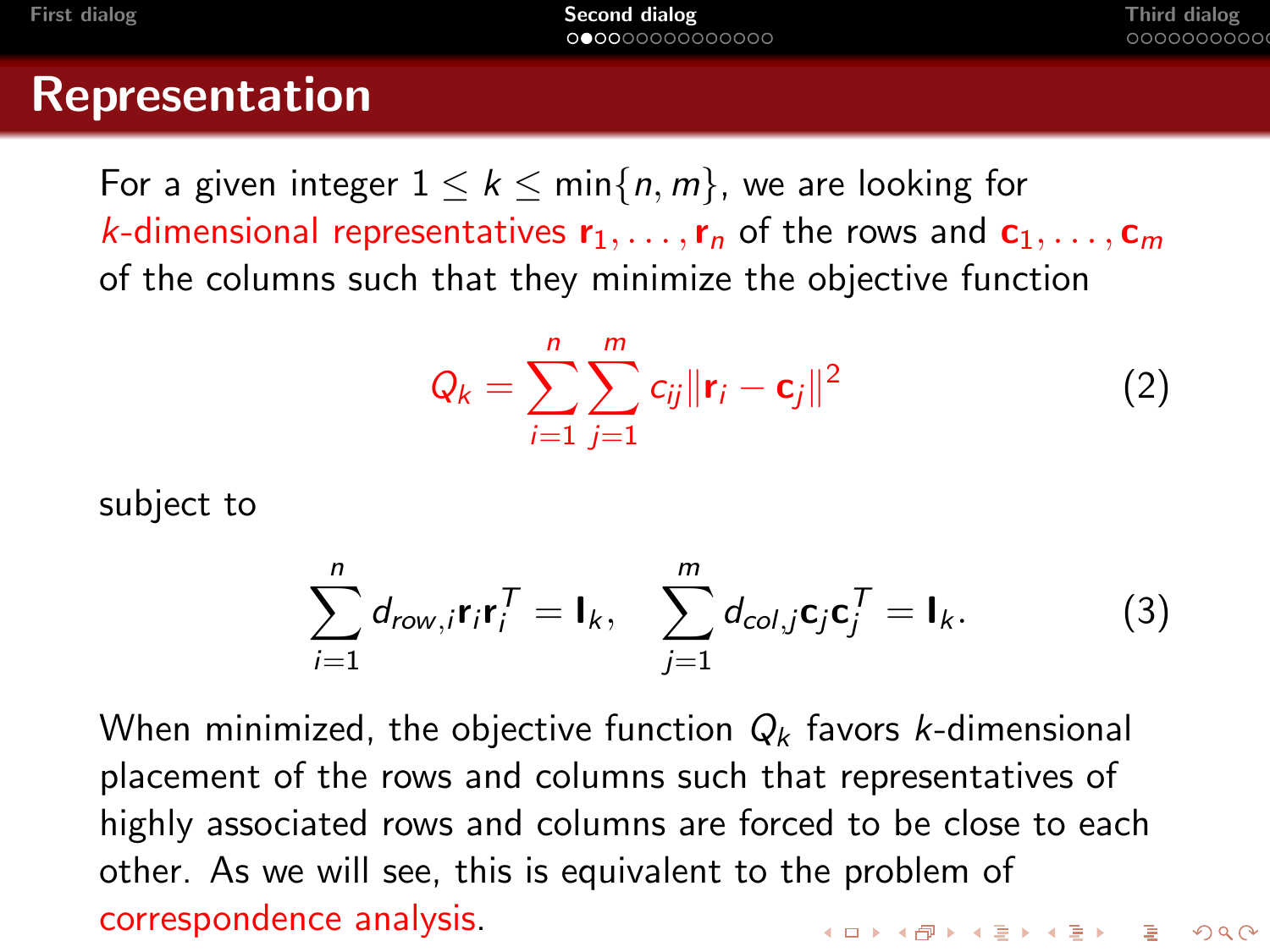K ロ ▶ K @ ▶ K 할 ▶ K 할 ▶ 이 할 → 9 Q Q\*

#### Solution

$$
\mathbf{X} := (\mathbf{x}_1, \dots, \mathbf{x}_k) = (\mathbf{r}_1^T, \dots, \mathbf{r}_n^T)^T \; n \times k
$$
  

$$
\mathbf{Y} := (\mathbf{y}_1, \dots, \mathbf{y}_k) = (\mathbf{c}_1^T, \dots, \mathbf{c}_m^T)^T \; m \times k
$$
  

$$
Q_k = 2k - \text{tr} \left( \mathbf{D}_{row}^{1/2} \mathbf{X} \right)^T \mathbf{C}_{corr}(\mathbf{D}_{col}^{1/2} \mathbf{Y}) \rightarrow \text{min}
$$

subject to

$$
\mathbf{X}^T \mathbf{D}_{row} \mathbf{X} = \mathbf{I}_k, \quad \mathbf{Y}^T \mathbf{D}_{col} \mathbf{Y} = \mathbf{I}_k,
$$

where  $\textbf{C}_{corr} = \textbf{D}_{row}^{-1/2} \textbf{CD}_{col}^{-1/2}$ : correspondence matrix (normalized contingency table) belonging to the table C.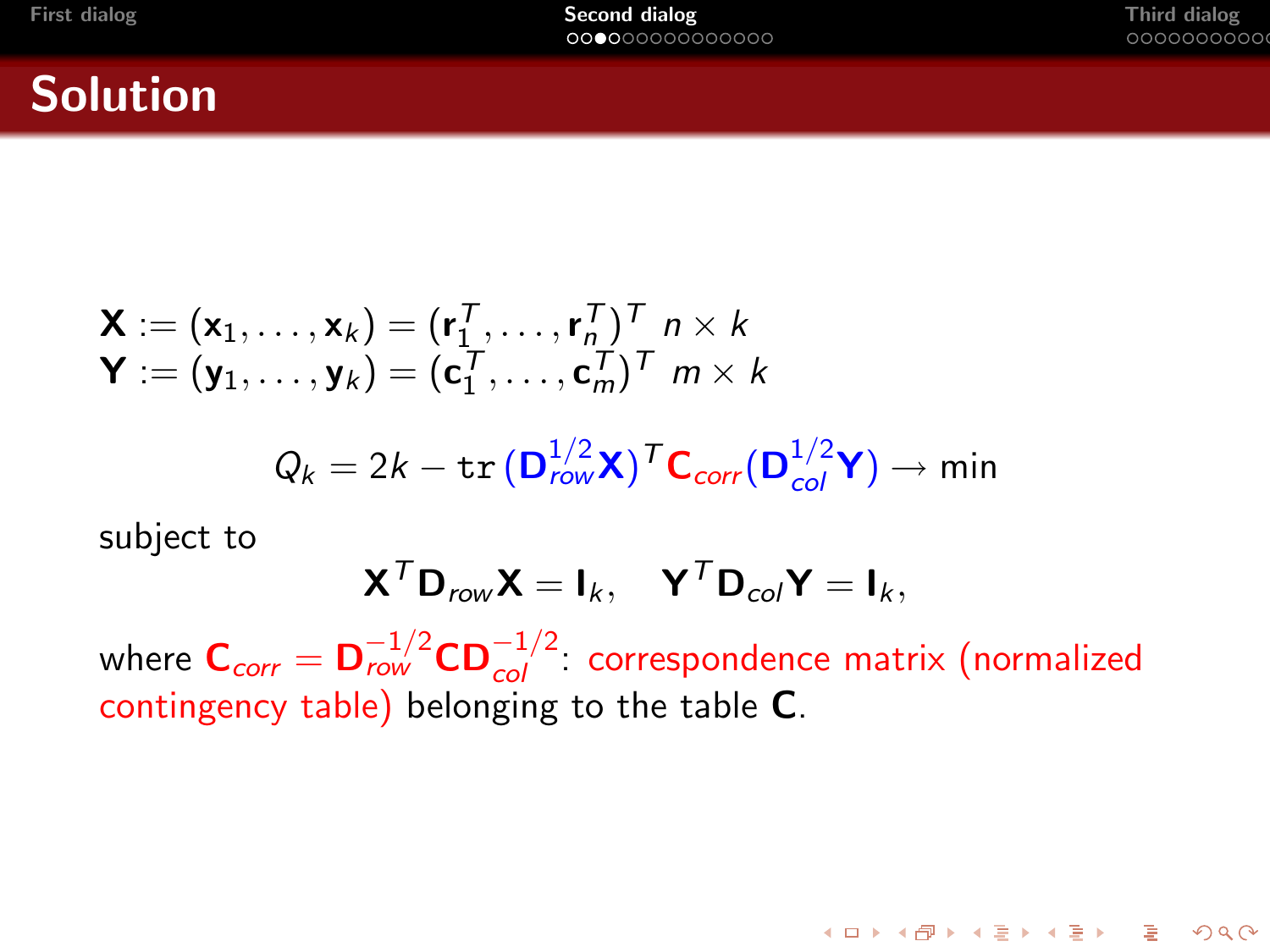## Representation theorem

Let  $\textsf{C}_{corr} = \sum_{i=1}^r s_i \textsf{v}_i \textsf{u}_i^{\mathcal{T}}$  be SVD, where  $r \leq \min\{n,m\}$  is the rank of  $C_{corr}$ , or equivalently (since there are not identically zero rows or columns), the rank of **C** and  $1 = s_1 > s_2 > \cdots > s_r > 0$ .  ${\sf v}_1=(\sqrt{d_{\sf row,1}},\ldots,\sqrt{d_{\sf row,n}})^{\text{\sf T}}$  and  ${\sf u}_1=(\sqrt{d_{\sf col,1}},\ldots,\sqrt{d_{\sf col,m}})^{\text{\sf T}}$  . Let  $k \le r$  be a positive integer such that  $s_k > s_{k+1}$ . Then

$$
\min Q_k = 2k - \sum_{i=1}^k s_i
$$

and it is attained with  $\mathbf{X}^* = \mathbf{D}_{row}^{-1/2}(\mathbf{v}_1, \dots, \mathbf{v}_k)$  and  $Y^* = D_{col}^{-1/2} (u_1, \ldots, u_k).$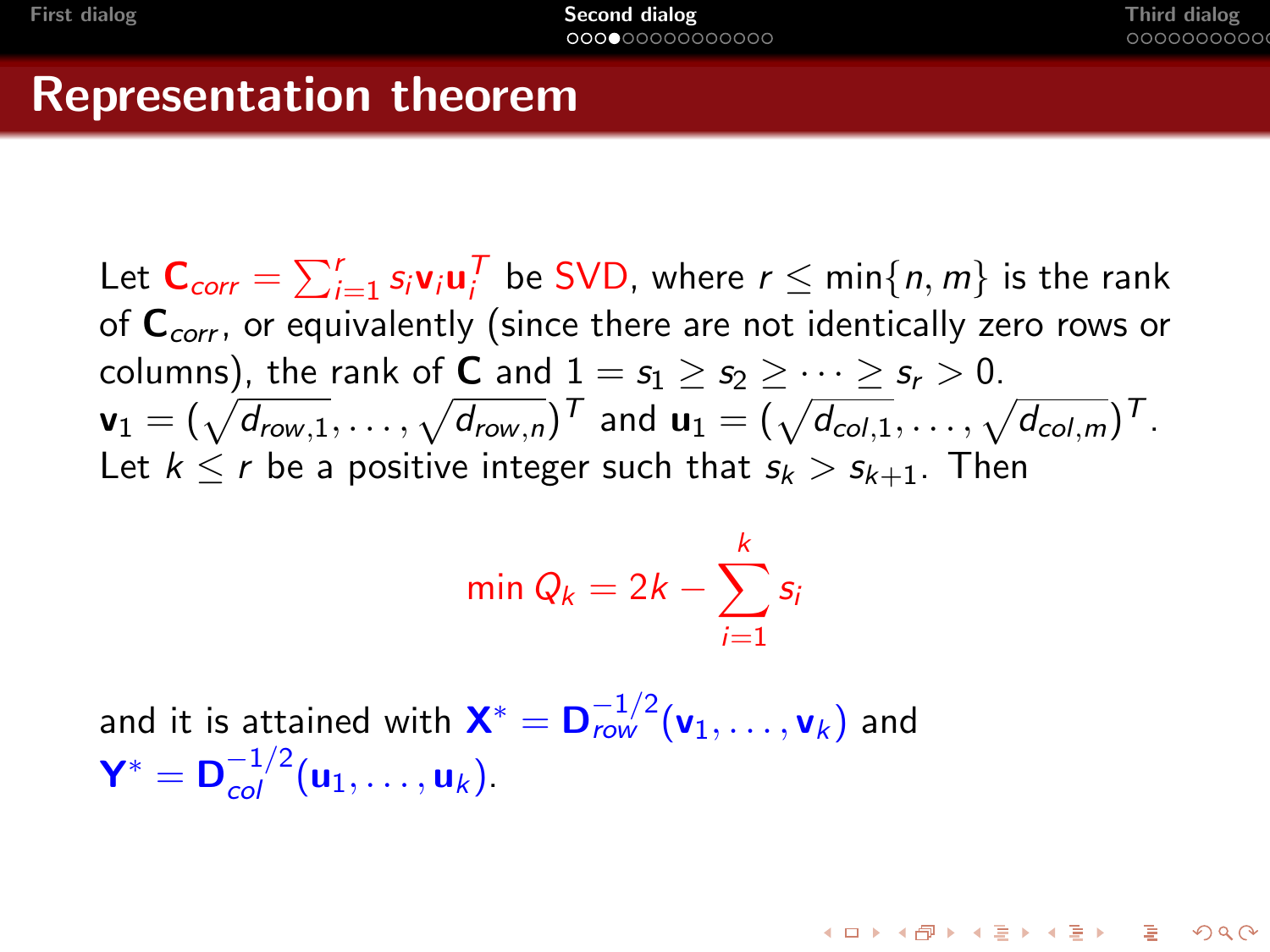## Regular row-column cluster pairs

The Expander Mixing Lemma for edge-weighted graphs naturally extends to this situation (Butler): for all  $R \subset Row$  and  $C \subset Col$ 

$$
|c(R,C)-\textnormal{Vol}(R)\textnormal{Vol}(C)|\leq s_2\sqrt{\textnormal{Vol}(R)\textnormal{Vol}(C)},
$$

where  $s_2$  is the largest but 1 singular value of  $C_{corr}$  and

$$
\text{Vol}(R_a) = \sum_{i \in R_a} d_{row,i}, \quad \text{Vol}(C_b) = \sum_{j \in C_b} d_{col,j}.
$$

<span id="page-12-0"></span>Since the spectral gap of  $C_{corr}$  is  $1 - s_2$ , in view of the above Expander Mixing Lemma, 'large' spectral gap is an indication of 'small' discrepancy: the weighted cut between any row and column subset of the contingency table is near to what is expected in a random table.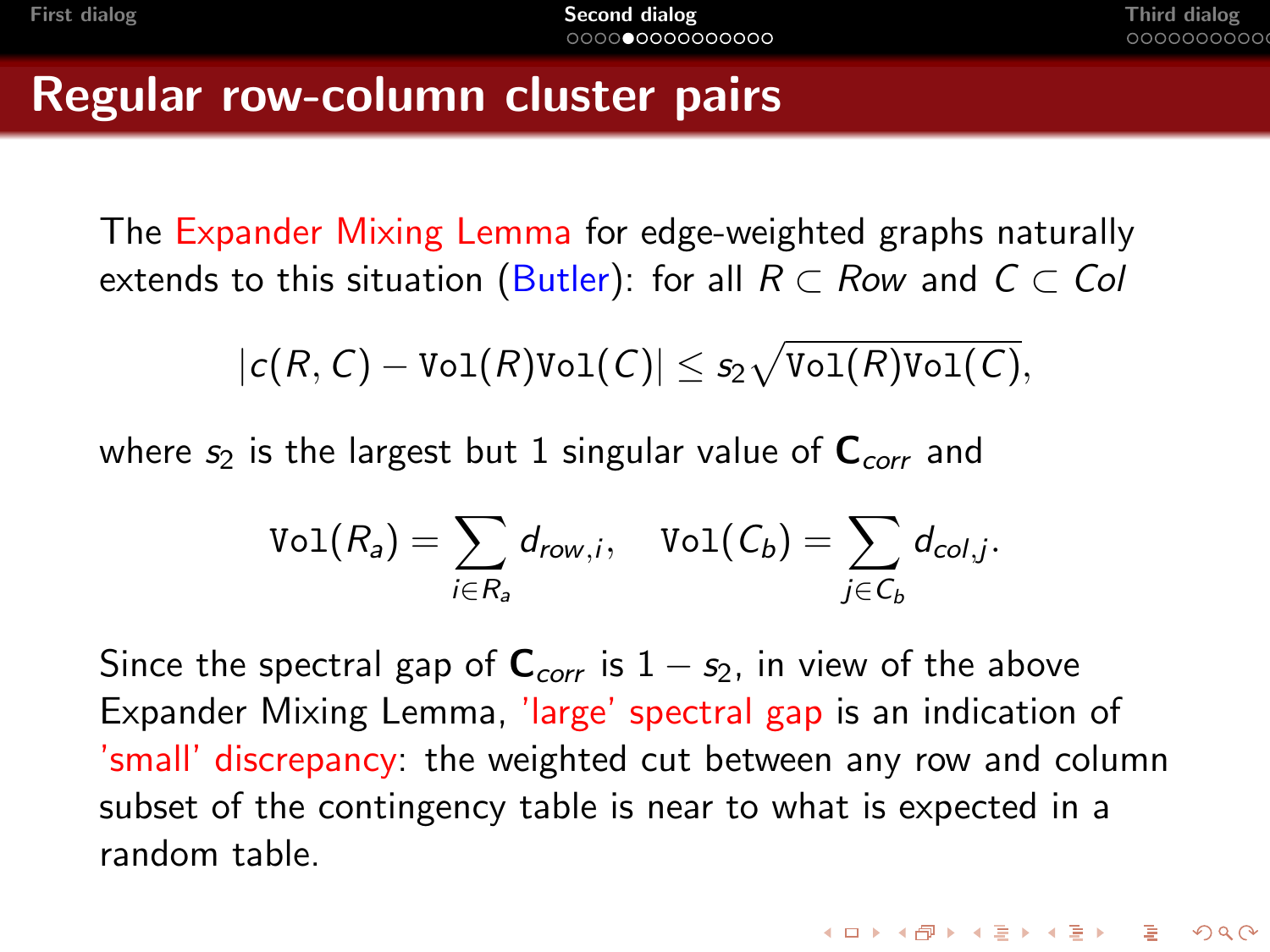# Volume-regular cluster pairs

We extend the notion of discrepancy to volume-regular pairs.

#### **Definition**

The row–column cluster pair  $R \subset Row$ ,  $C \subset Col$  of the contingency table **C** of total volume 1 is  $\gamma$ -volume regular if for all  $X \subset R$  and  $Y \subset C$  the relation

$$
|c(X, Y) - \rho(R, C)\text{Vol}(X)\text{Vol}(Y)| \leq \gamma \sqrt{\text{Vol}(R)\text{Vol}(C)}
$$

holds, where  $\rho(R,\,\mathcal{C})=\frac{c(R,\mathcal{C})}{\texttt{Vol}(R)\texttt{Vol}(\mathcal{C})}$  is the relative inter-cluster density of the row–column pair  $\vec{R}$ ,  $\vec{C}$ .

<span id="page-13-0"></span>We will show that for given  $k$ , if the clusters are formed via applying the weighted k-means algorithm for the optimal row- and column representatives, respectively, then the so obtained row–column cluster pairs are homogeneous in the sense that they form equally dense parts of the contingency [tab](#page-12-0)[le](#page-14-0)[.](#page-12-0)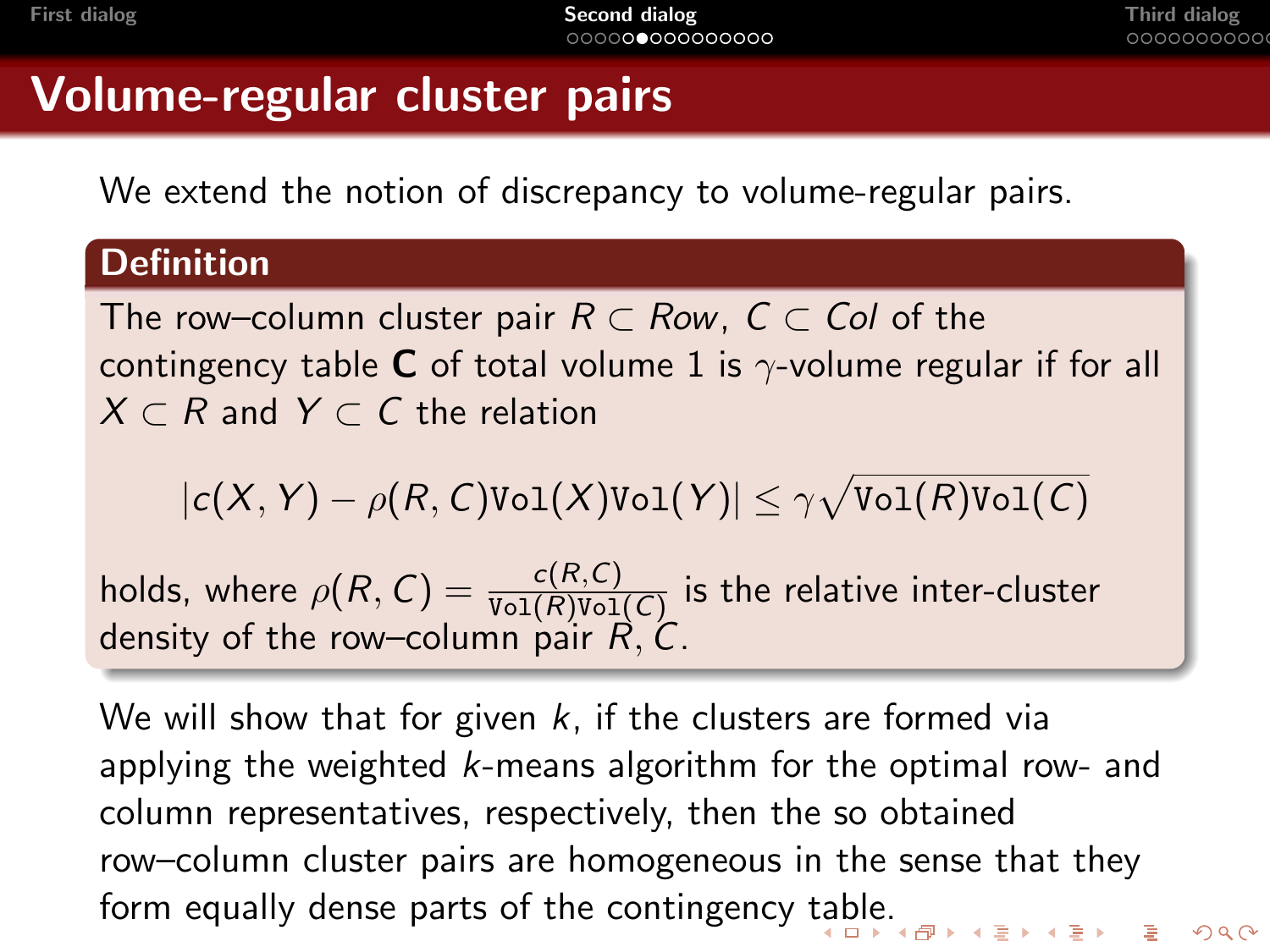# Weighted *k*-variance

The weighted k-variance of the k-dimensional row representatives is defined by

$$
S_k^2(\mathbf{X}) = \min_{(R_1,\ldots,R_k)} \sum_{a=1}^k \sum_{j \in R_a} d_{row,j} ||\mathbf{r}_j - \overline{\mathbf{r}}_a||^2,
$$

where  $\bar{\mathbf{r}}_a = \frac{1}{\text{Vol}(\bar{\mathbf{r}})}$  $\frac{1}{\text{Vol}(R_a)}\sum_{j\in R_a}d_{row,j}$ r $_j$  is the weighted center of cluster  $R_a$  (a = 1, ..., k). Similarly, the weighted k-variance of the k-dimensional column representatives is

$$
S_k^2(\mathbf{Y}) = \min_{(C_1,\ldots,C_k)} \sum_{a=1}^k \sum_{j \in C_a} d_{col,j} ||\mathbf{c}_j - \mathbf{\bar{c}}_a||^2,
$$

<span id="page-14-0"></span>where  $\bar{\mathbf{c}}_a = \frac{1}{\text{Vol}(\mathbf{c})}$  $\frac{1}{\text{Vol}( \mathcal{C}_a )} \sum_{j\in \mathcal{C}_a} d_{col,j} \mathbf{c}_j$  is the weighted center of cluster  $C_a$  ( $a = 1, \ldots, k$ ). Observe, that the trivial vector components can be omitted, and the k-variance of the so obtained  $(k-1)$ -dimensional representatives will be t[he](#page-13-0) [sa](#page-15-0)[m](#page-13-0)[e.](#page-14-0)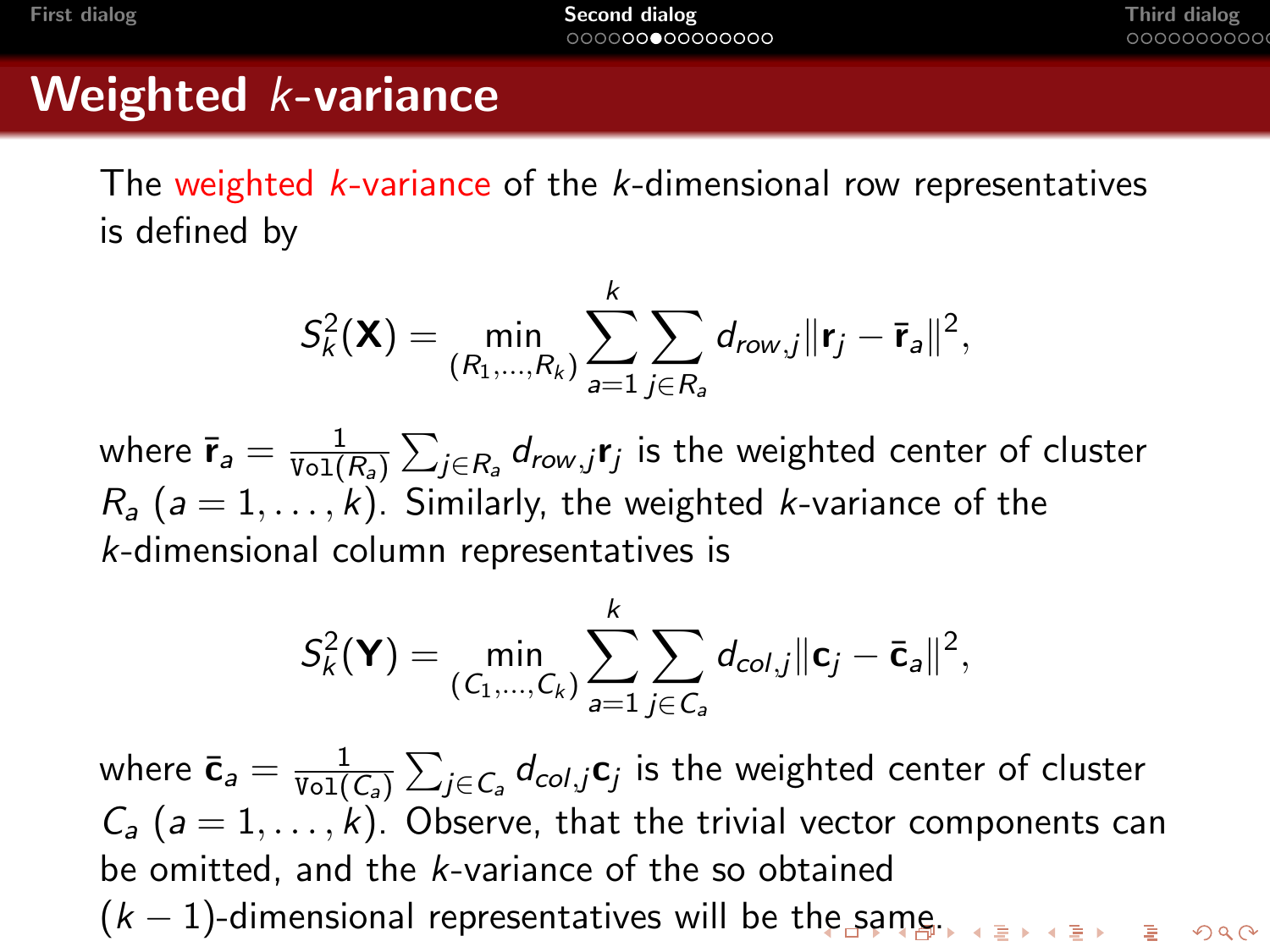# Thm (B, European Journal of Combinatorics 2013)

#### Theorem

Let  $C$  be a contingency table of n-element row set Row and m-element column set Col, with row- and column sums  $d_{row,1}, \ldots, d_{row,n}$  and  $d_{col,1}, \ldots, d_{col,m}$ , respectively. Suppose that  $d_{row,1}, \ldots, d_{row,n}$  and  $d_{col,1}, \ldots, d_{col,m}$ , respectively. Suppose that  $\sum_{i=1}^{n} \sum_{i=1}^{m} c_{ij} = 1$  and there are no dominant rows and columns:  $\sum_{j=1}^n\sum_{j=1}^m c_{ij}=1$  and there are no dominant rows and columns:  $d_{row,i} = \Theta(1/n)$ ,  $(i = 1, ..., n)$  and  $d_{col,i} = \Theta(1/m)$ ,  $(j = 1, \ldots, m)$  as n,  $m \to \infty$ . Let the singular values of  $C_{corr}$  be

 $1 = s_1 > s_2 \geq \cdots \geq s_k > \varepsilon \geq s_i, \quad i \geq k+1.$ 

<span id="page-15-0"></span>The partition  $(R_1, \ldots, R_k)$  of Row and  $(C_1, \ldots, C_k)$  of Col are defined so that they minimize the weighted k-variances  $S_k^2(\mathbf{X})$  and  $S_k^2(\mathbf{Y})$  of the row and column representatives. Suppose that there are constants  $0 < K_1, K_2 \leq \frac{1}{k}$  $\frac{1}{k}$  such that  $|R_i| \geq K_1 n$  and  $|C_i| \geq K_2 m$   $(i = 1, \ldots, k)$ , respectively. Then the  $R_i, C_j$  pairs are  $\mathcal{O}(\sqrt{2k}(\mathsf{S}_k(\mathbf{X})\mathsf{S}_k(\mathbf{Y}))+\varepsilon)$ -volume regular  $(i,j=1,\ldots,k).$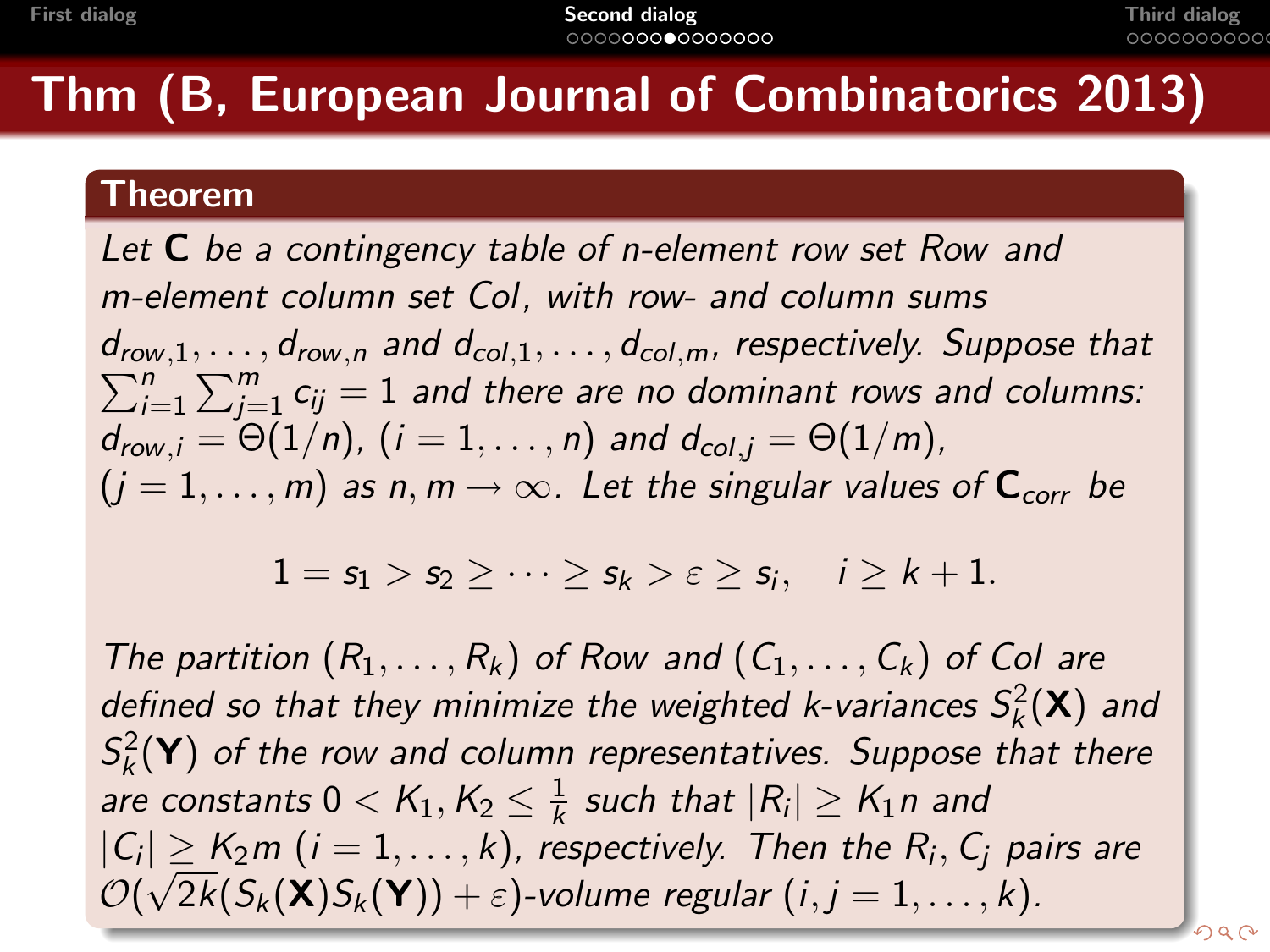

- $\bullet$  H: But how does the positivity of the *k*-rank approximation follow from this?
- S: I am afraid, you have to understand some basic steps of the proof for this, as follows.

Recall that the largest singular value of  $C_{corr}$  is 1 with corresponding singular vector pair  $\mathbf{v}_0 = \mathbf{D}_{row}^{1/2} \mathbf{1}_m$  and  $\mathbf{u}_0 = \mathbf{D}_{col}^{1/2} \mathbf{1}_n$ , respectively. The optimal  $k$ -dimensional representatives of the rows and columns are row vectors of the matrices  $\mathbf{X} = (\mathbf{x}_0, \dots, \mathbf{x}_{k-1})$ and  $\textbf{Y}=(\textbf{y}_0,\ldots,\textbf{y}_{k-1})$ , where  $\textbf{x}_i=\textbf{D}_{row}^{-1/2}\textbf{v}_i$  and  $\textbf{y}_i=\textbf{D}_{col}^{-1/2}\textbf{u}_i$ , respectively  $(i = 0, \ldots, k - 1)$ . (Note that the first columns of equal coordinates can as well be omitted.)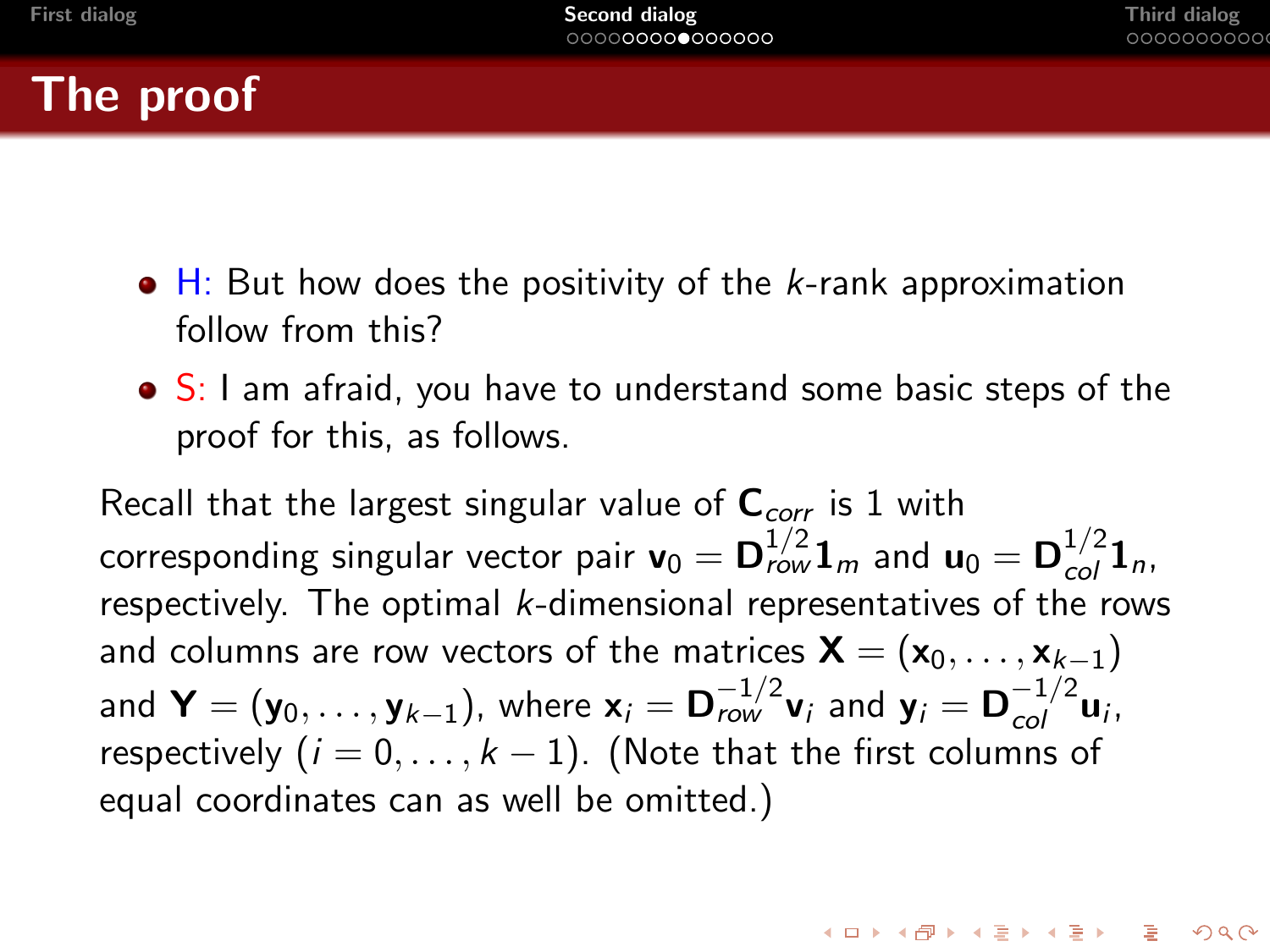**KORKA ERKER EL VOLO** 

Assume that the minimum k-variance is attained on the k-partition  $(R_1,\ldots,R_k)$  of the rows and  $(C_1,\ldots,C_k)$  of the columns, respectively. Then

$$
S_k^2(\mathbf{X}) = \sum_{i=0}^{k-1} \text{dist}^2(\mathbf{v}_i, F), \quad S_k^2(\mathbf{Y}) = \sum_{i=0}^{k-1} \text{dist}^2(\mathbf{u}_i, G),
$$

where  $\mathcal{F}=\text{Span}\,\{\mathsf{D}_{row}^{1/2}\mathsf{w}_1,\ldots,\mathsf{D}_{row}^{1/2}\mathsf{w}_k\}$  and  $G = \text{Span} \{ \mathbf{D}_{col}^{1/2} \mathbf{z}_1, \ldots, \mathbf{D}_{col}^{1/2} \mathbf{z}_k \}$  with the so-called normalized row partition vectors  $\mathbf{w}_1, \ldots, \mathbf{w}_k$  of coordinates  $w_{ji} = \frac{1}{\sqrt{m_i}}$  $\frac{1}{\text{Vol}(R_i)}$  if  $j \in R_i$ and 0, otherwise; and column partition vectors  $z_1, \ldots, z_k$  of coordinates  $z_{ji} = \frac{1}{\sqrt{n-1}}$  $\frac{1}{\text{Vol}(C_i)}$  if  $j \in C_i$  and 0, otherwise  $(i = 1, \ldots, k)$ . Note that the vectors  ${\bf D}^{1/2}_{row}{\bf w}_1,\ldots,{\bf D}^{1/2}_{row}{\bf w}_k$  and  ${\bf D}^{1/2}_{col} {\bf z}_1, \ldots, {\bf D}^{1/2}_{col} {\bf z}_k$  form orthonormal systems in  $\mathbb{R}^n$  and  $\mathbb{R}^m$ , respectively (but they are, usually, not complete).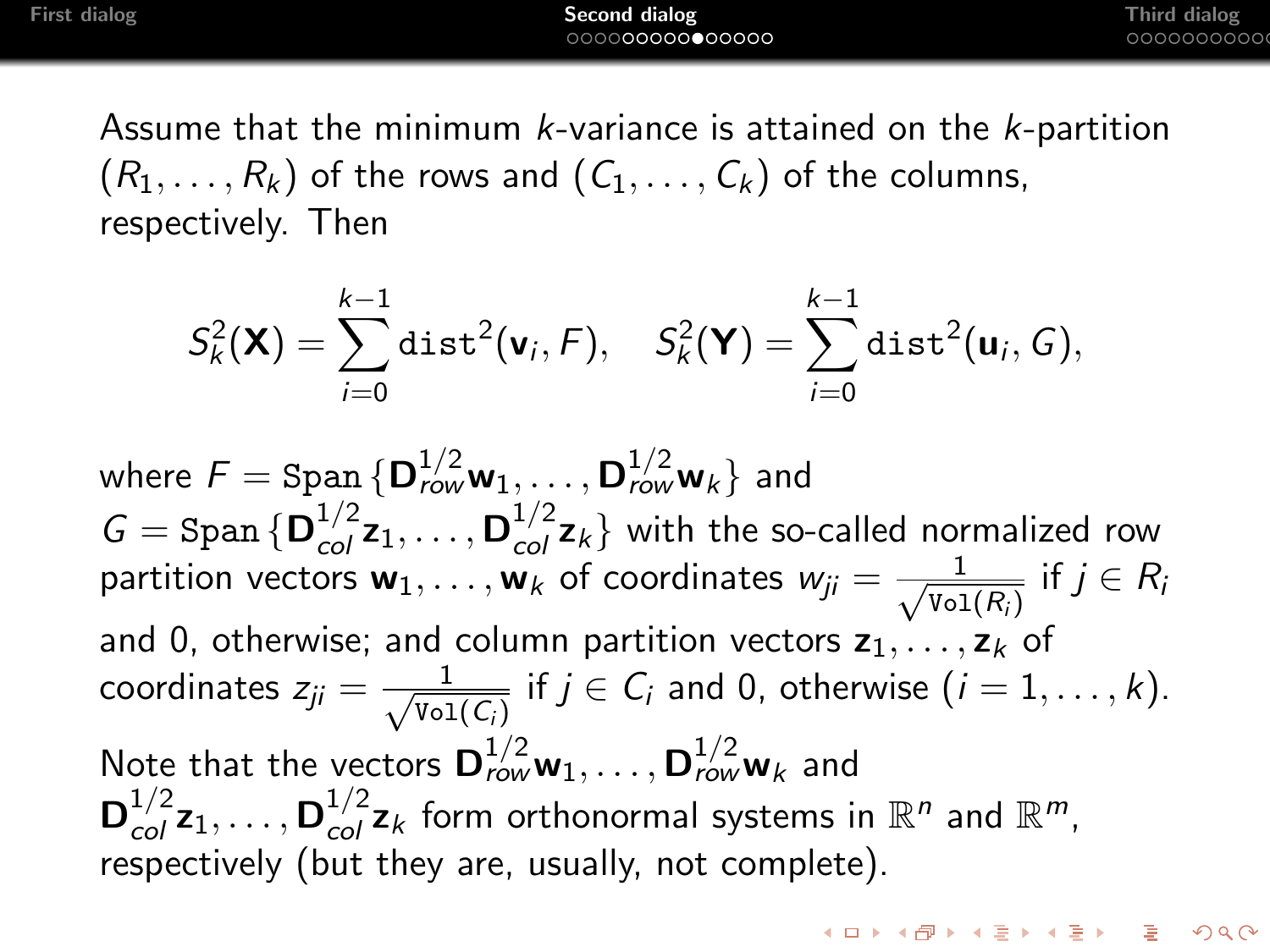However, we can find orthonormal systems  $\tilde{\mathbf{v}}_0, \ldots, \tilde{\mathbf{v}}_{k-1} \in F$  and  $\tilde{\mathbf{u}}_0, \ldots, \tilde{\mathbf{u}}_{k-1} \in G$  such that

$$
S_k^2(\mathbf{X}) \leq \sum_{i=0}^{k-1} \|\mathbf{v}_i - \tilde{\mathbf{v}}_i\|^2 \leq 2S_k^2(\mathbf{X}), \quad S_k^2(\mathbf{Y}) \leq \sum_{i=0}^{k-1} \|\mathbf{u}_i - \tilde{\mathbf{u}}_i\|^2 \leq 2S_k^2(\mathbf{Y}).
$$

Let  $\textsf{C}_{corr} = \sum_{i=0}^{r-1} s_i \textsf{v}_i \textsf{u}_i^{\mathcal{T}}$  be SVD, where  $r = \text{rank}\left(\bm{\mathsf{C}}\right) = \text{rank}\left(\bm{\mathsf{C}}_{corr}\right)$ . We approximate  $\bm{\mathsf{C}}_{corr}$  by the rank  $k$ matrix  $\sum_{i=0}^{k-1} s_i \tilde{\mathbf{v}}_i \tilde{\mathbf{u}}_i^{\mathcal{T}}$ .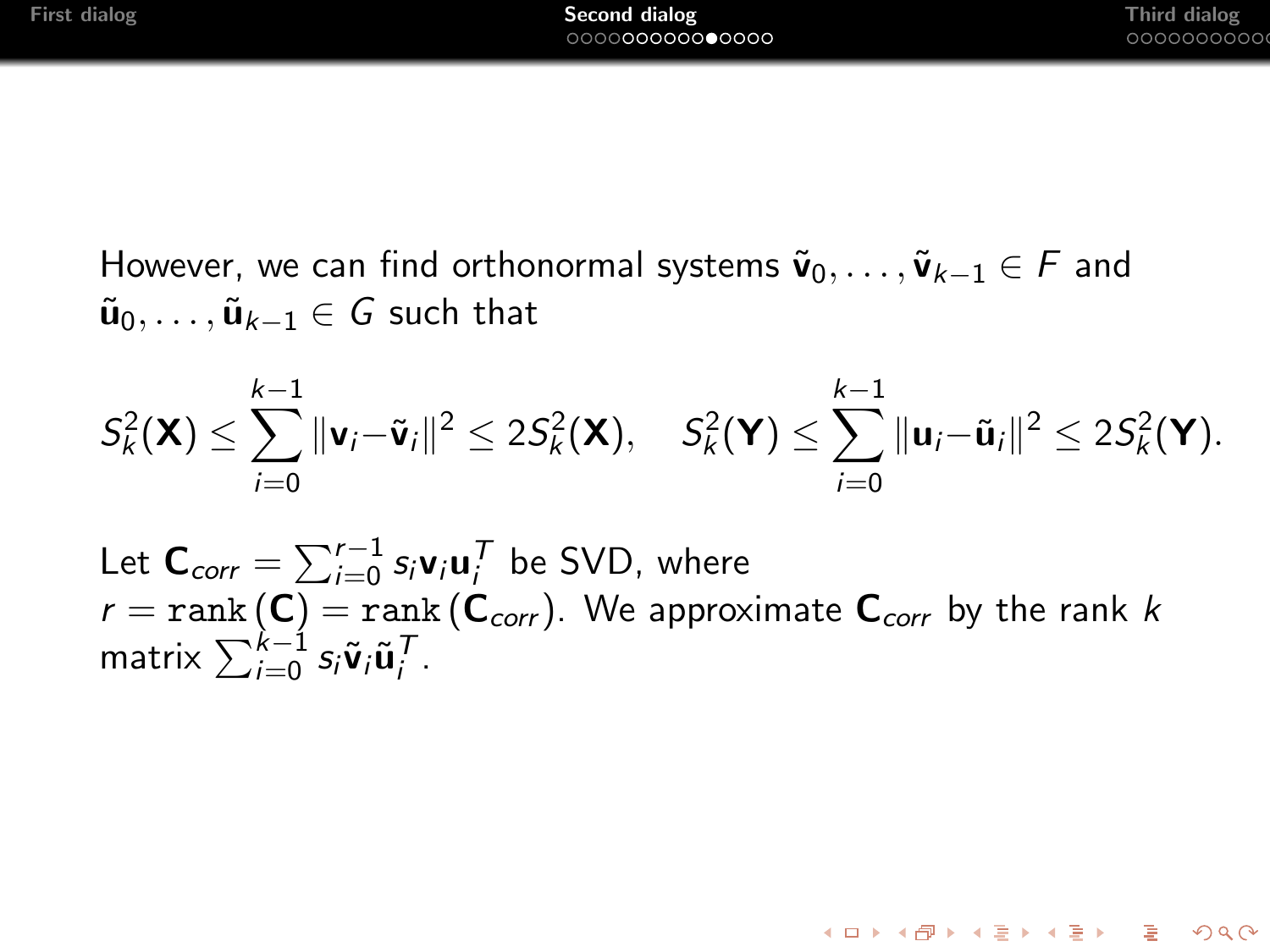The vectors  $\hat{\bm{v}}_i := \bm{D}_{row}^{-1/2} \tilde{\bm{v}}_i$  are stepwise constants on the partition  $(R_1,\ldots,R_k)$  of the rows, whereas the vectors  $\hat{\bf u}_i:={\bf D}_{col}^{-1/2}\tilde{\bf u}_i$  are stepwise constants on the partition  $(C_1, \ldots, C_k)$  of the columns,  $i = 0, \ldots, k - 1$ . The matrix

> $\sum$  $k-1$  $i=0$  $s_i \hat{\mathbf{v}}_i \hat{\mathbf{u}}_i^{\mathsf{T}}$

is therefore an  $n \times m$  block-matrix on  $k \times k$  blocks corresponding to the above partition of the rows and columns. Let  $\hat{c}_{ab}$  denote its entries in the ab block  $(a, b = 1, \ldots, k)$ . This is the rank  $k$  approximation of the matrix  $C$  with a block-matrix.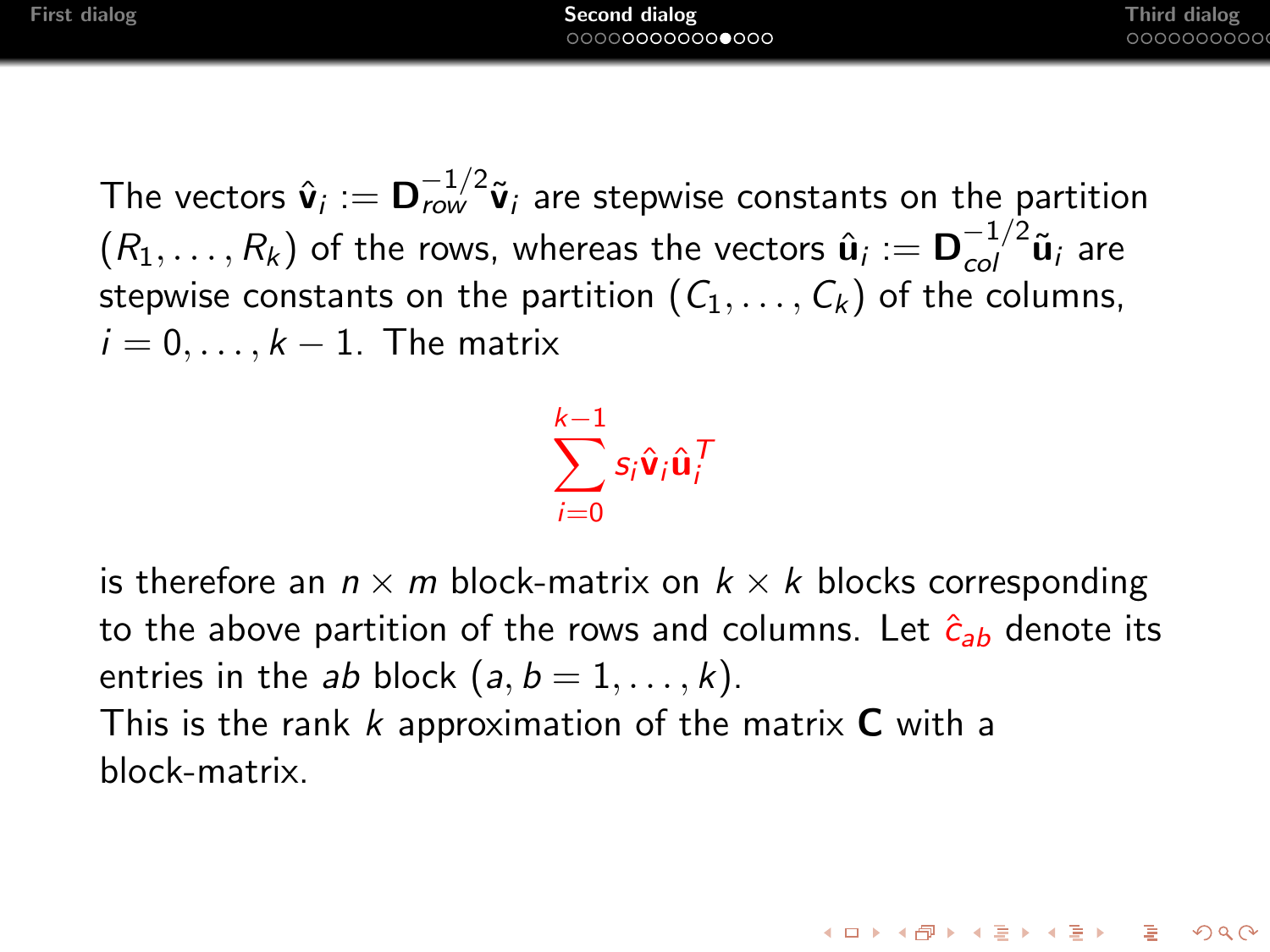The point is: The entries  $\hat{c}_{ii}$ 's of the block-matrix will already be positive provided the weighted *k*-variances  $S_k^2(\mathbf{X})$  and  $S_k^2(\mathbf{Y})$  are 'small' enough. Let us discuss this issue more precisely. In accord with the notation used in the proof, denote by ab in the lower index the matrix restricted to the  $R_a \times C_b$  block (otherwise it has zero entries). Then for the squared Frobenius norm of the rank k approximation of  $\mathbf{D}_{row}^{-1}\mathbf{C}\mathbf{D}_{col}^{-1}$ , restricted to the ab block, we have that

$$
\left\| \mathbf{D}_{row,a}^{-1} \mathbf{C}_{ab} \mathbf{D}_{col,b}^{-1} - (\sum_{i=0}^{k-1} s_i \hat{\mathbf{v}}_i \hat{\mathbf{u}}_i^T)_{ab} \right\|_2^2 = \sum_{i \in R_a} \sum_{j \in C_b} (\frac{c_{ij}}{d_{row,i} d_{col,j}} - \hat{c}_{ab})^2
$$
  
= 
$$
\sum_{i \in R_a} \sum_{j \in C_b} (\frac{c_{ij}}{d_{row,i} d_{col,j}} - \bar{c}_{ab})^2 + |R_a||C_b|(\bar{c}_{ab} - \hat{c}_{ab})^2.
$$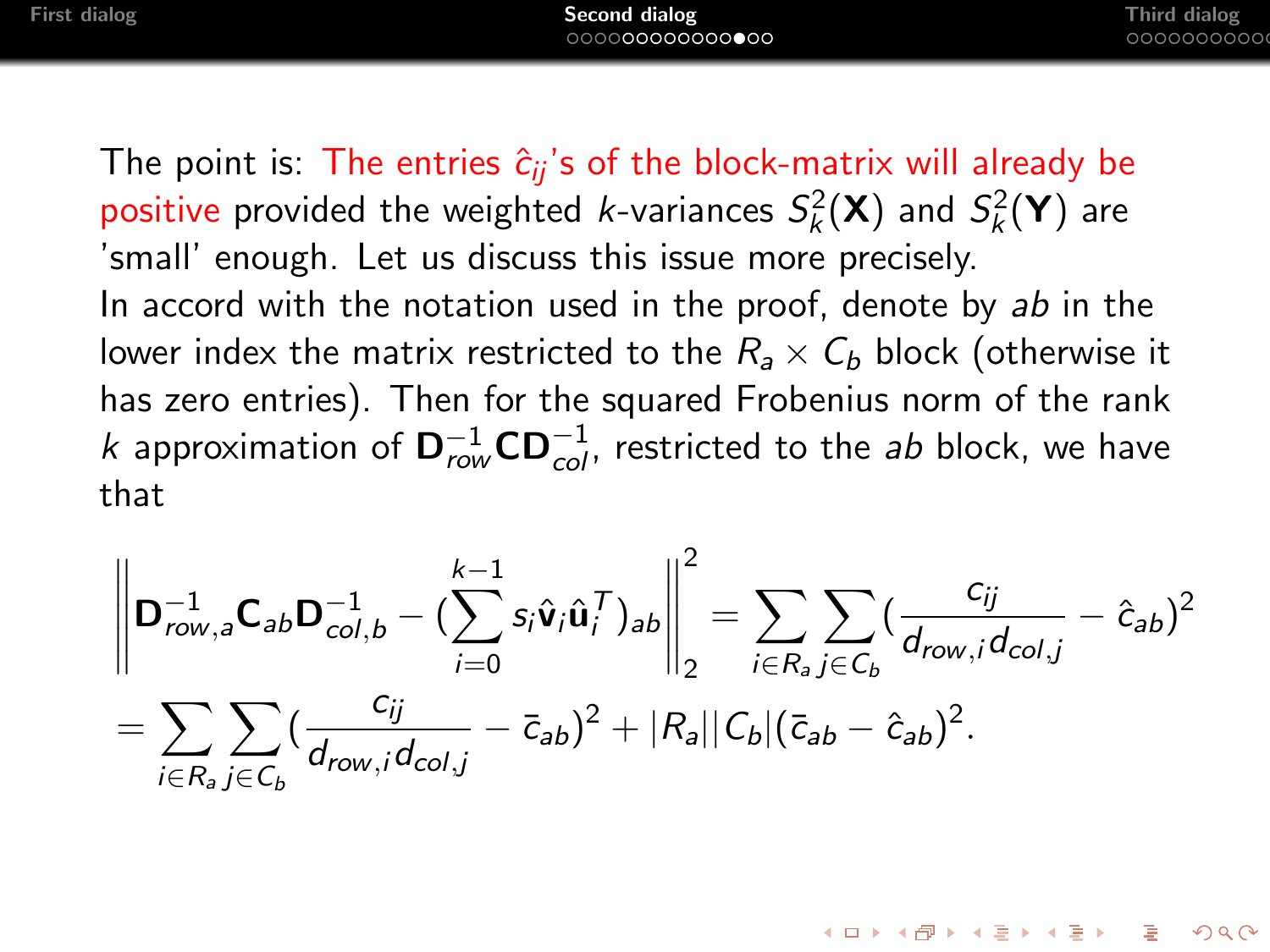Here we used the Steiner equality with the average  $\bar{c}_{ab}$  of the entries of  $\mathsf{D}_{row}^{-1}\mathsf{CD}_{col}^{-1}$  in the *ab* block. We can estimate the above Frobenius norm by a constant multiple of the spectral norm. In this way,

$$
(\bar{c}_{ab}-\hat{c}_{ab})^2\leq \frac{1}{\max\{|R_a|,|C_b|\}}\cdot \max_{i\in R_a}\frac{1}{d_{row,i}}\cdot \max_{j\in C_b}\frac{1}{d_{col,j}}\cdot [\sqrt{2k}(S_k(\mathbf{X})+S_k(\mathbf{Y}))
$$

But using the conditions on the block sizes and the row- and column-sums of the Theorem, provided

$$
\sqrt{2k}(S_k(\mathbf{X})+S_k(\mathbf{Y}))+\varepsilon)=\mathcal{O}\left(\frac{1}{(\min\{m,n\})^{\frac{1}{2}+\tau}}\right)
$$

holds with some 'small'  $\tau > 0$ , the relation  $\bar{c}_{ab} - \hat{c}_{ab} \rightarrow 0$  also holds as  $n, m \rightarrow \infty$ . Therefore, both  $\hat{c}_{ab}$  and  $\hat{c}_{ab}d_{row,i}d_{col,i}$  are positive over such blocks that are not constantly zero in the original table if  $m$  and  $n$  are large enough.

**KORK ERKER ADAM ADA**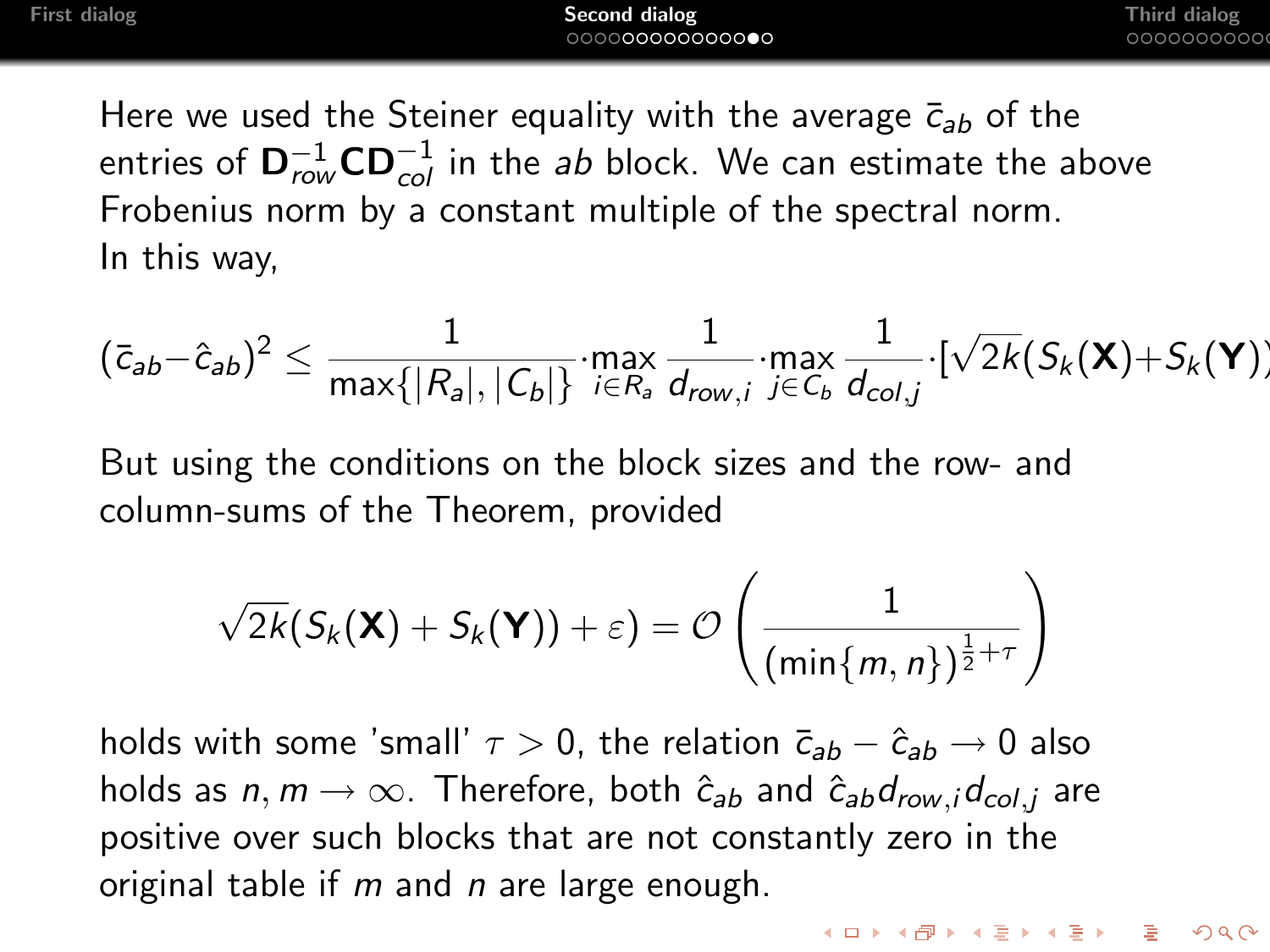K ロ ▶ K @ ▶ K 할 ▶ K 할 ▶ 이 할 → 9 Q @

- S: This is the end of the long story.
- $\bullet$  H: Will you come in tomorrow?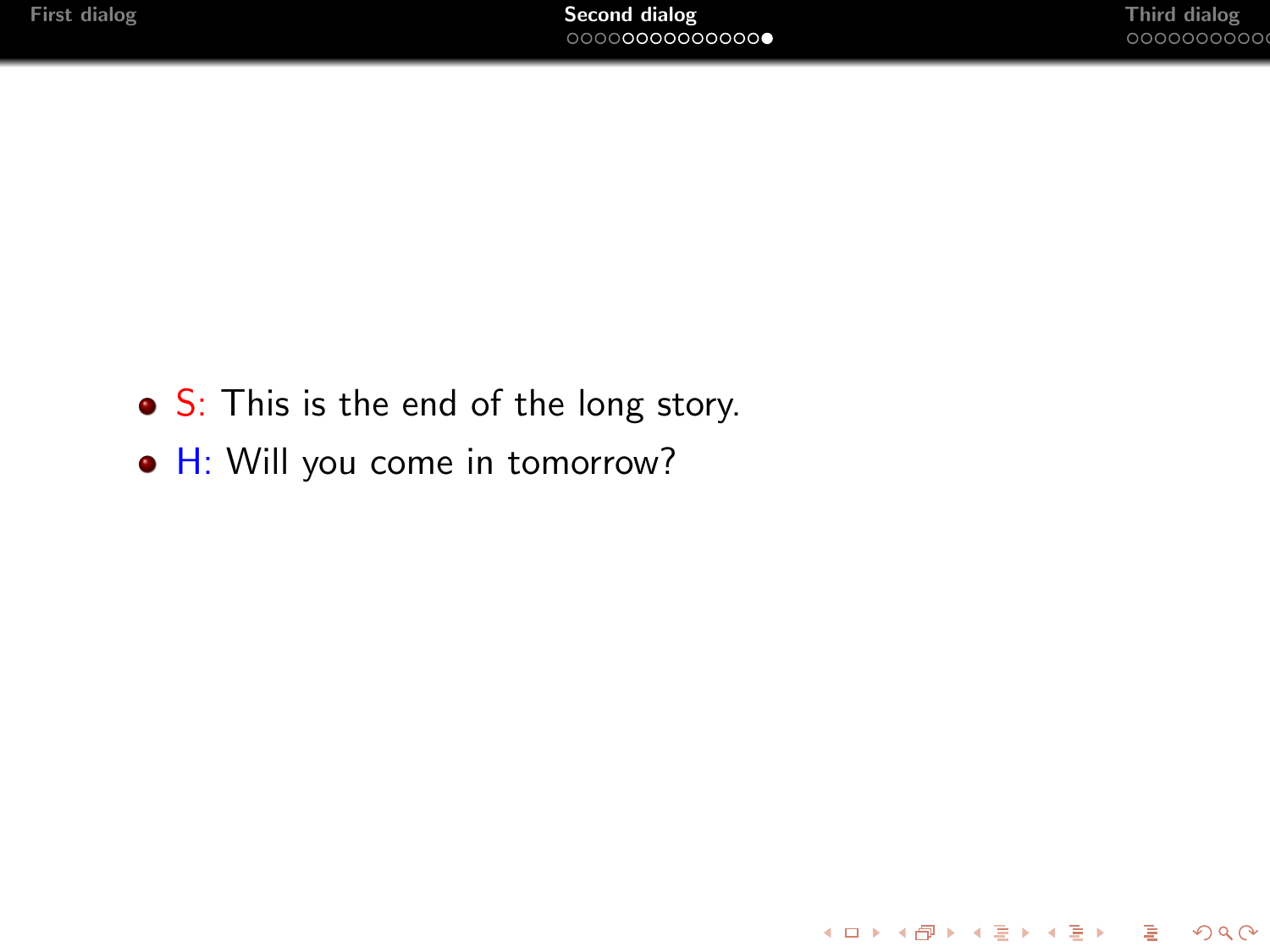# Third dialog: about Reproducing Kernel Hilbert **Spaces**

- $\bullet$  H: My dear Sajó, there are fairy tales about some fictitious spaces, where everything is 'smooth' and 'linear'.
- S: Such spaces really exist, the hard part is that we should adopt them to our data. Good news is that it is not necessary to actually map our data into them.
- $\bullet$  H: Then how can we use them?
- S: It suffices to treat only a kernel function, but the bad news is that the kernel must be appropriately selected so that the underlying nonlinearity could be detected.
- <span id="page-23-0"></span>• H: They must be the Reproducing Kernel Hilbert Spaces. Tell me more about them!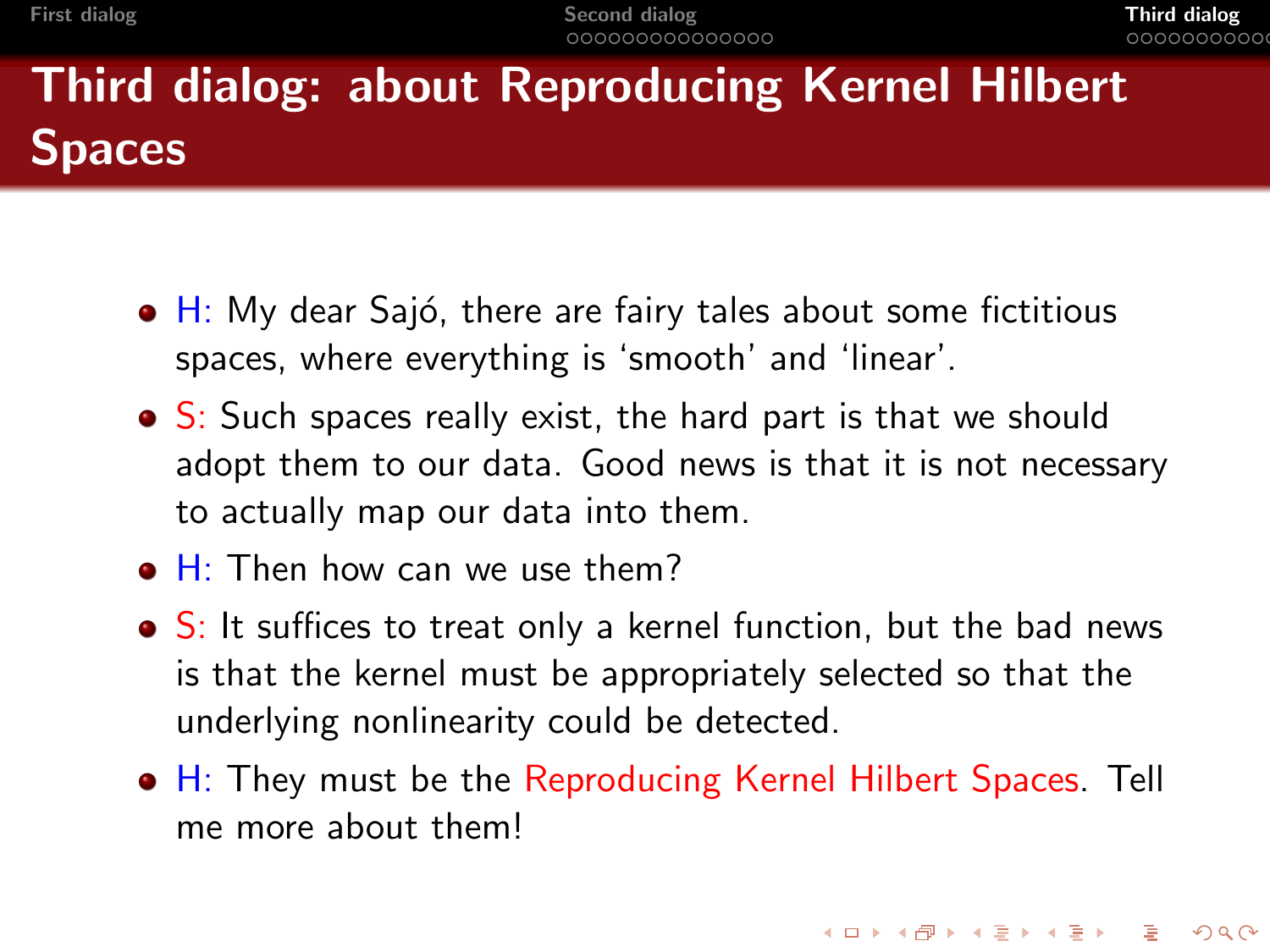# **History**

- S: Reproducing Kernel Hilbert Spaces were introduced in the middle of the 20th century by Aronszajn,Parzen, and others, but the theory itself is an elegant application of already known theorems of functional analysis, first of all the Riesz-Fréchet representation theorem and the theory of integral operators (see Fréchet, Riesz, Szőkefalvi-Nagy) tracing back to the beginning of the 20th century. Later on, in the last decades of the 20th century and even in our days, Reproducing Kernel Hilbert Spaces are several times reinvented and applied in modern statistical methods and data mining (for example, Bach,Baker).
- $\bullet$  H: But what is the mystery of reproducing kernels and what is the diabolic kernel trick?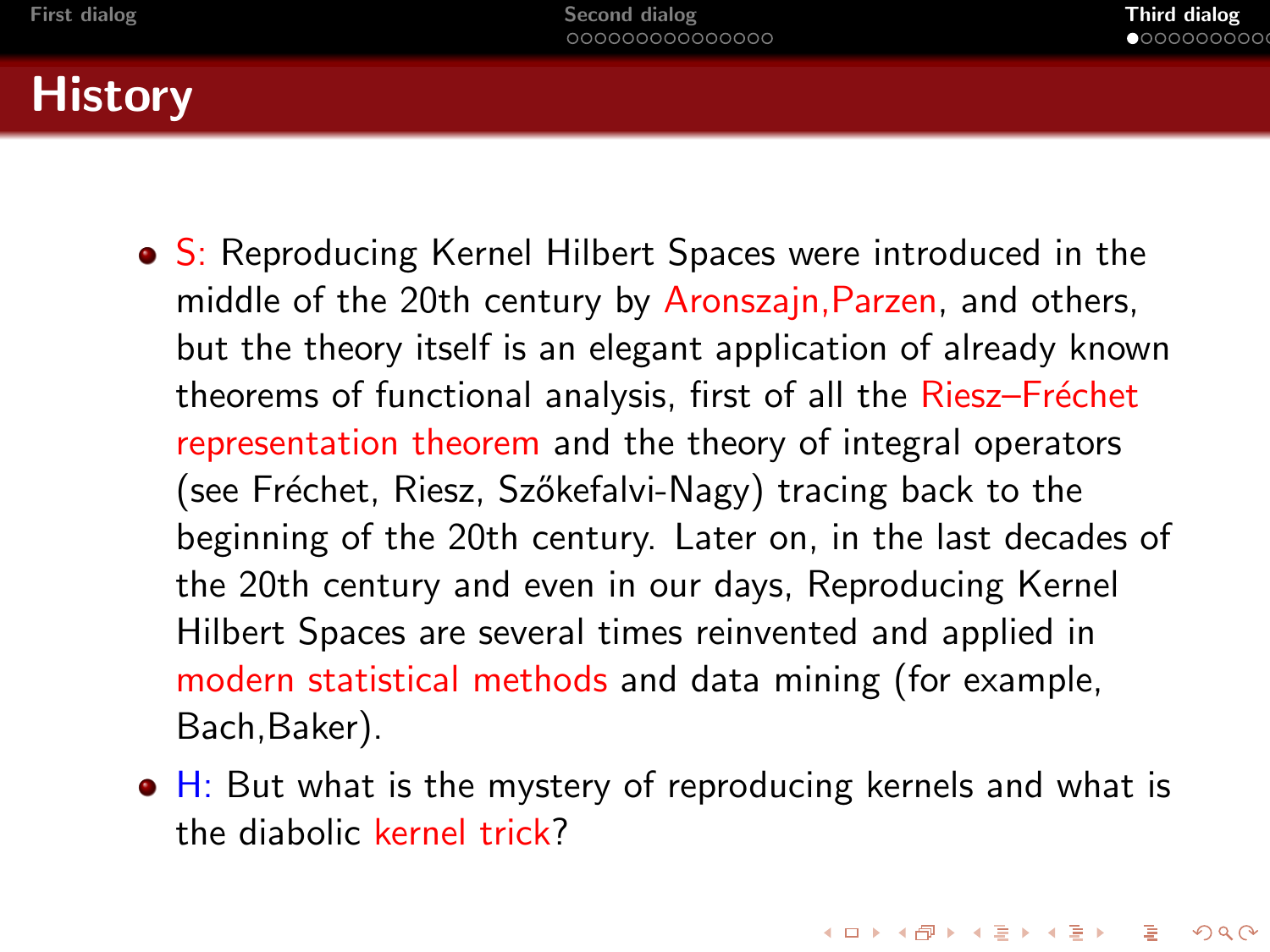# Definition of an RKHS

A stronger condition imposed on a Hilbert space  $H$  of functions  $\mathcal{X} \to \mathbb{R}$  (where  $\mathcal{X}$  is an arbitrary set, for the time being) is that the following so-called evaluation mapping be a continuous, or equivalently, a bounded linear functional. The evaluation mapping  $L_x: \mathcal{H} \to \mathbb{R}$  works on an  $f \in \mathcal{H}$  such that  $L_x(f) = f(x)$ .

#### **Definition**

A Hilbert space  $H$  of (real) functions on the set  $X$  is an RKHS if the point evaluation functional  $L<sub>x</sub>$  exists and is continuous for all  $x \in \mathcal{X}$ .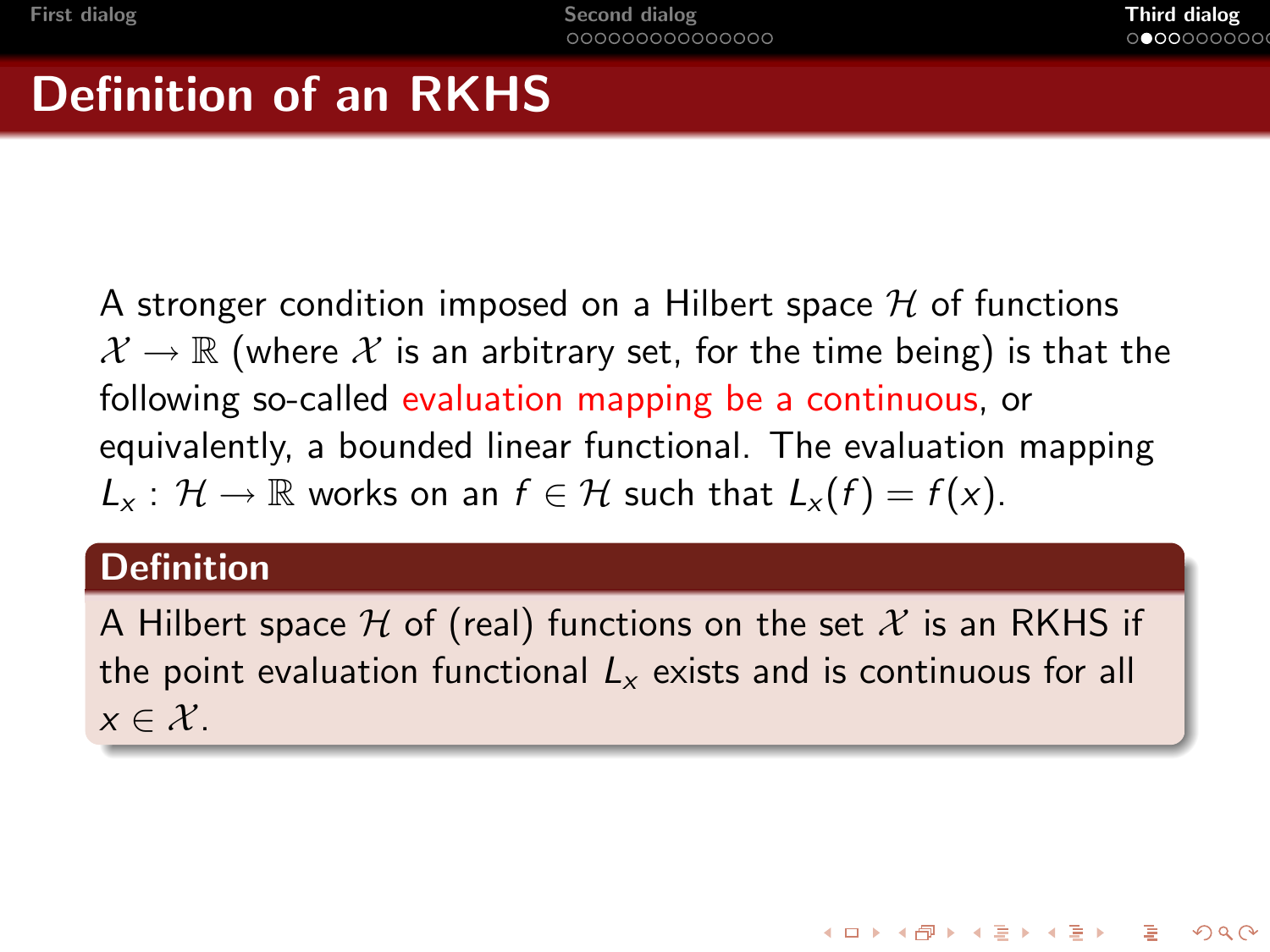- H: And where does the name RKHS come from?
- S: From the Riesz–Fréchet representation theorem. This theorem states that a Hilbert space (in our case  $\mathcal{H}$ ) and its dual (in our case the set of  $\mathcal{H} \to \mathbb{R}$  continuous linear functionals, e.g.  $L_x$ ) are isometrically isomorphic. Therefore, to any  $L_x$  there uniquely corresponds a  $K_x \in \mathcal{H}$  such that

<span id="page-26-0"></span>
$$
L_x(f) = \langle f, K_x \rangle_{\mathcal{H}}, \quad \forall f \in \mathcal{H}.
$$
 (4)

Since  $K_x$  is itself an  $\mathcal{X} \to \mathbb{R}$  function, it can be evaluated at any point  $y \in \mathcal{X}$ . We define the bivariate function  $K: \mathcal{X} \times \mathcal{X} \rightarrow \mathbb{R}$  as

<span id="page-26-1"></span>
$$
K(x, y) := K_x(y) \tag{5}
$$

**KORKARYKERKER POLO** 

and call it the reproducing kernel for the Hilbert space  $H$ .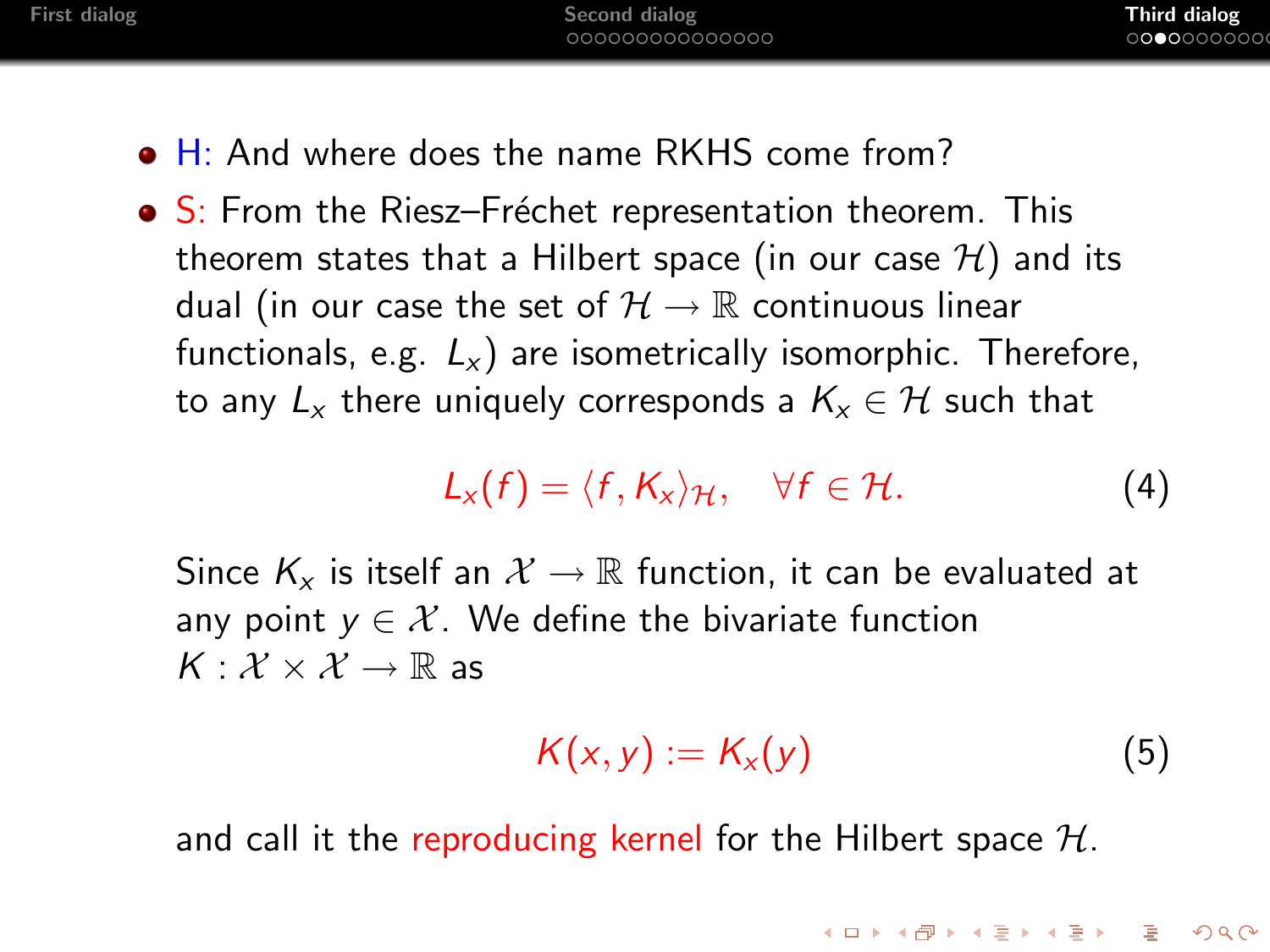**KORK ERKER ADAM ADA** 

- $\bullet$  H: But why is this kernel positive semidefinite?
- $\bullet$  S: Because by using formulas [\(4\)](#page-26-0) and [\(5\)](#page-26-1), we get that on the one hand,

$$
K(x,y)=K_x(y)=L_y(K_x)=\langle K_x,K_y\rangle_{\mathcal{H}},
$$

and on the other hand,

$$
K(y,x)=K_y(x)=L_x(K_y)=\langle K_y,K_x\rangle_{\mathcal{H}}.
$$

By the symmetry of the (real) inner product it follows that the reproducing kernel is symmetric and it is also reproduced as the inner product of special functions in the RKHS:

$$
K(x,y)=\langle K_x,K_y\rangle_{\mathcal{H}}=\langle K(x,.),K(.,y)\rangle_{\mathcal{H}},
$$

hence,  $K$  is positive semidefinite.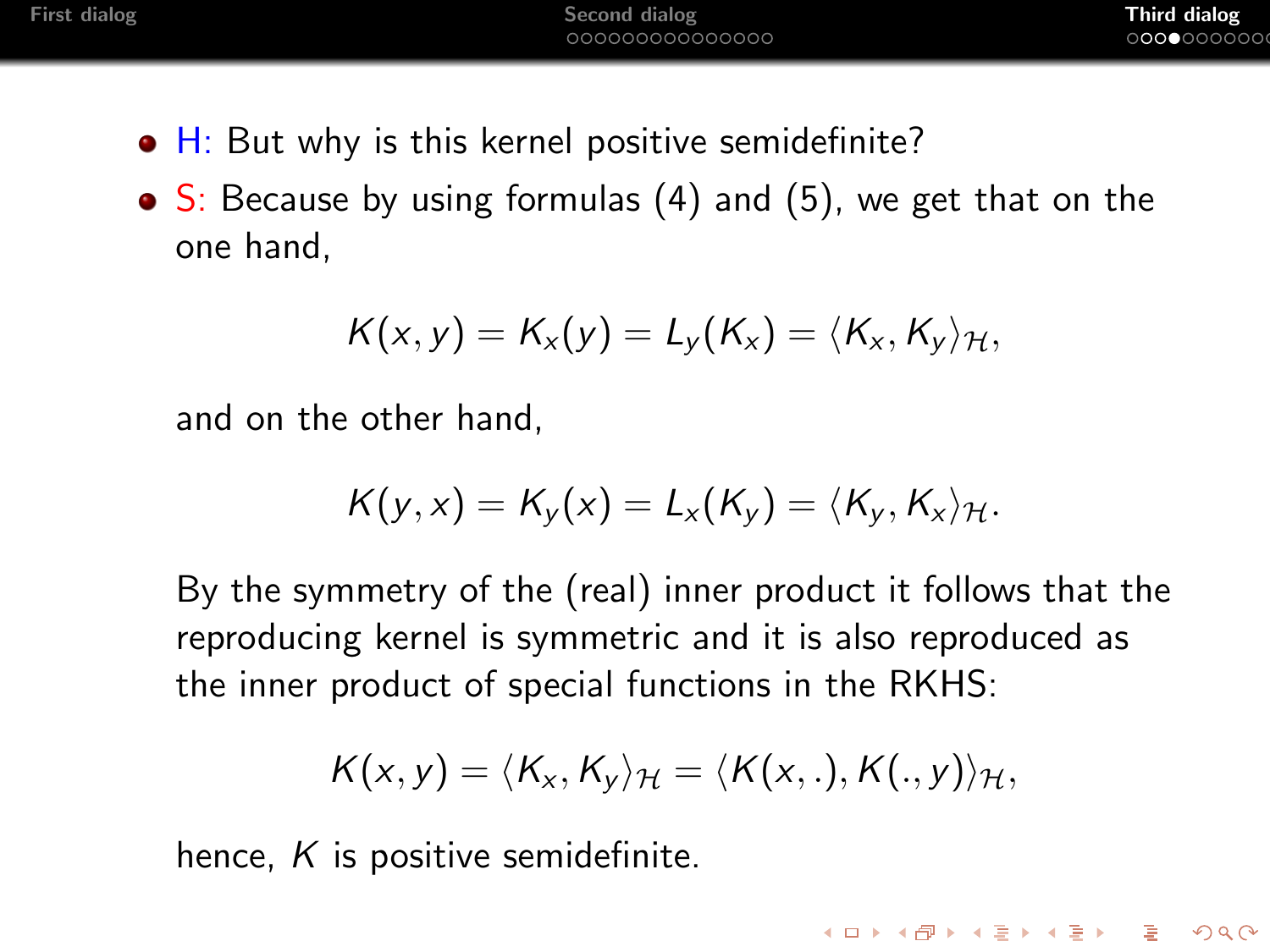## RKHS belonging to a kernel

• S: Vice versa, if we are given a positive definite kernel function on  $\mathcal{X} \times \mathcal{X}$  at the beginning, then there exists an RKHS such that with appropriate elements of it, the inner product relation holds.

#### **Definition**

A symmetric two-variate function  $K: \mathcal{X} \times \mathcal{X} \to \mathbb{R}$  is called positive definite kernel (equivalently, admissible, valid, or Mercer kernel) if for any  $n \in \mathbb{N}$  and  $x_1, \ldots, x_n \in \mathcal{X}$ , the symmetric matrix of entries  $\mathcal{K}(x_i, x_j) = \mathcal{K}(x_j, x_i)$   $(i, j = 1, \ldots n)$  is positive semidefinite.

We remark that a symmetric real matrix is positive semidefinite if and only if it is a Gram matrix, and hence, its entries become inner products, but usually not of the entries in its arguments. However, the simplest kernel function, the so-called linear kernel, does this job:  $K_{\text{lin}}(x, y) = \langle x, y \rangle_{\mathcal{X}}$ , where  $X$  is subset of a Euclidean space. YO KARIYA EN YEN DA YO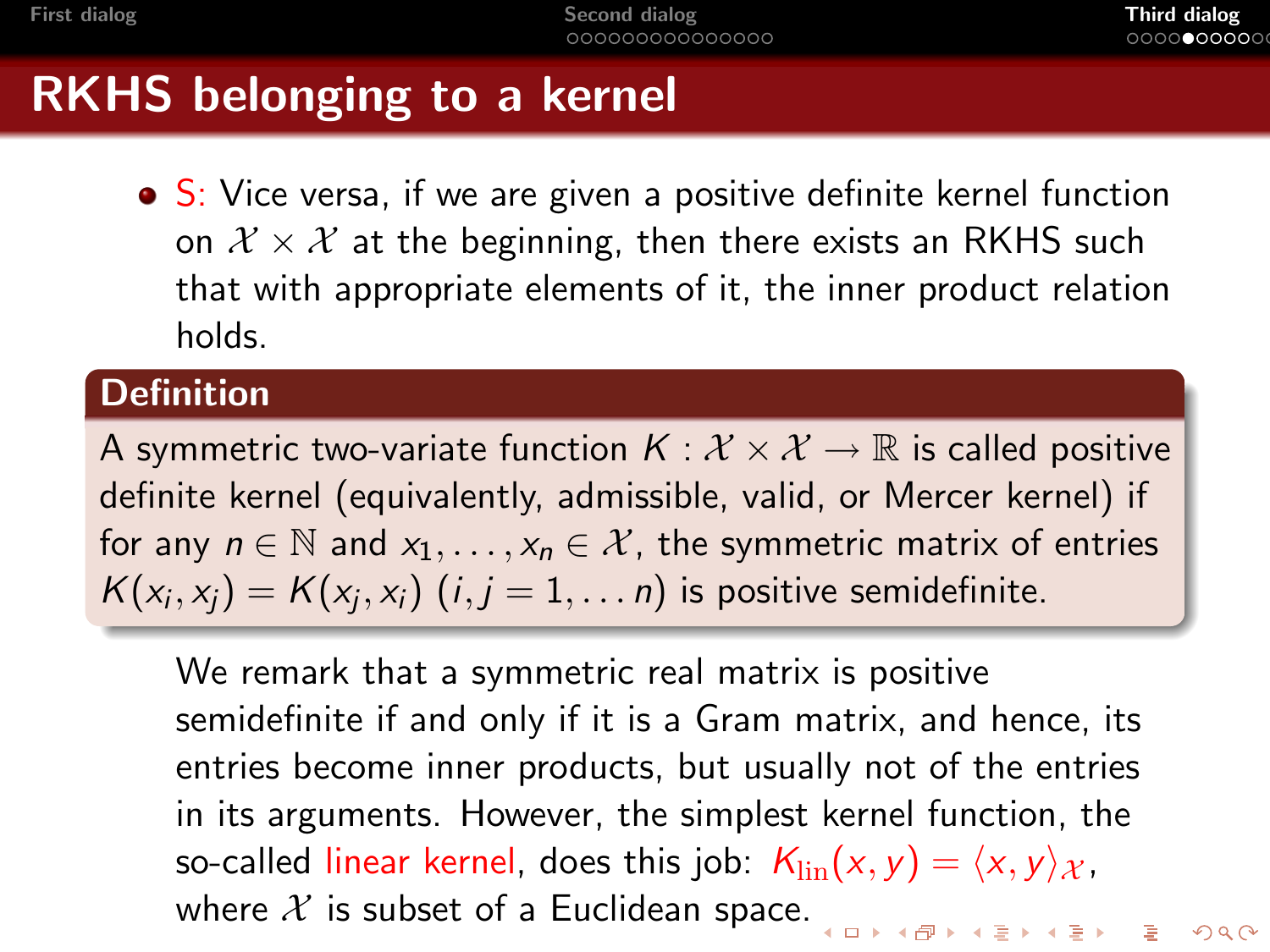- H: Show me other positive definite kernels!
- S: You can get a lot of them with the following operations:
	- **1** If  $K_1, K_2 : \mathcal{X} \times \mathcal{X} \to \mathbb{R}$  are positive definite kernels, then the kernel K defined by  $K(x, y) = K_1(x, y) + K_2(x, y)$  is also positive definite.
	- **2** If  $K_1, K_2 : \mathcal{X} \times \mathcal{X} \to \mathbb{R}$  are positive definite kernels, then the kernel K defined by  $K(x, y) = K_1(x, y)K_2(x, y)$  is also positive definite. Especially, if  $K$  is a positive definite kernel, then so does  $cK$  with any  $c > 0$ .

Consequently, if h is a polynomial with positive coefficients and  $K: \mathcal{X} \times \mathcal{X} \rightarrow \mathbb{R}$  is a positive definite kernel, then the kernel  $K_h: \mathcal{X} \times \mathcal{X} \rightarrow \mathbb{R}$  defined by

$$
K_h(x,y)=h(K(x,y))
$$

is also positive definite. Since the exponential function can be approximated by polynomials with positive coefficients and the positive definiteness is closed under pointwise convergence, the same is true if h is the exponential function:  $h(x) = e^x$ , perhaps some transformation of it.**KORKAPRA ER ET A GAR**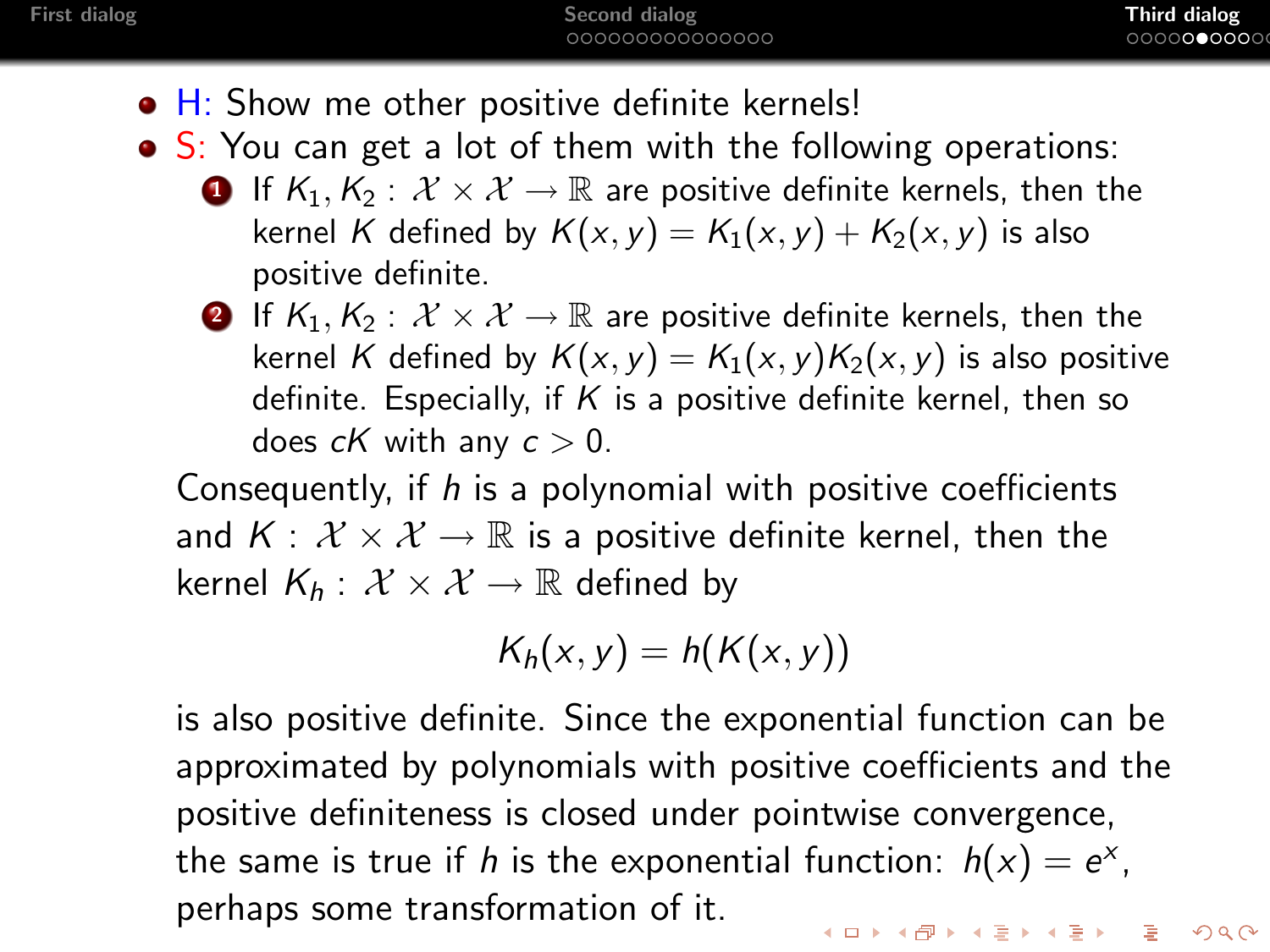$\bullet$  H: Then putting these facts together and using the formula

$$
||x-y||^2 = \langle x,x\rangle + \langle y,y\rangle - 2\langle x,y\rangle,
$$

we can easily verify that the Gaussian kernel is positive definite:

$$
\mathcal{K}_{\mathrm{Gauss}}(x,y) = e^{-\frac{||x-y||^2}{2\sigma^2}},
$$

where  $\sigma > 0$  is a parameter.

• S: You are getting more and more clever, Hacsek. Now we are able to formulate the converse statement.

#### Theorem

For any positive definite kernel  $K: \mathcal{X} \times \mathcal{X} \rightarrow \mathbb{R}$  there exists a unique, possibly infinite-dimensional Hilbert space H of functions on  $X$ , for which K is a reproducing kernel.

If we want to emphasize that the RKHS corresponds to the kernel K, we will denote it by  $\mathcal{H}_K$ . **KORK ERKER ADAM ADA**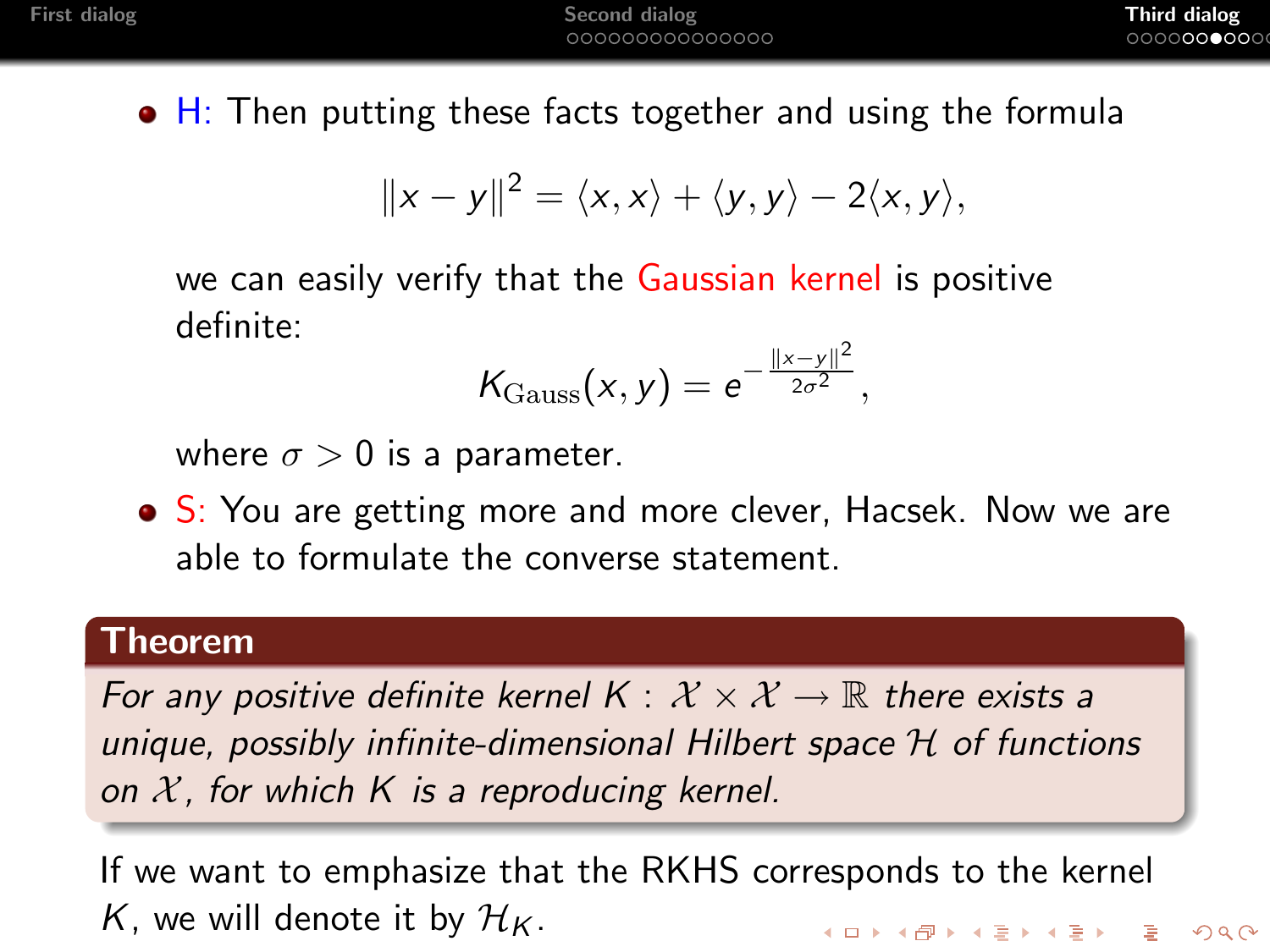- $\bullet$  H: Cannot we realize the elements of  $\mathcal{H}_K$  in a more straightforward Hilbert space?
- $\bullet$  S: Oh, yes, this is the feature space  $\mathcal{F}$ . Assume that there is a (usually not linear) map  $\phi : \mathcal{X} \to \mathcal{F}$  such that when  $x \in \mathcal{X}$  is mapped into  $\phi(x) \in \mathcal{F}$ , then

$$
K(x,y)=\langle \phi(x),\phi(y)\rangle_{\mathcal{F}}
$$

is the desired positive definite kernel.

Let  $T$  be a linear operator from  $\mathcal F$  to the space of functions  $\mathcal{X} \to \mathbb{R}$  defined by

$$
(Tf)(y) = \langle f, \phi(y) \rangle_{\mathcal{F}}, \quad y \in \mathcal{X}, f \in \mathcal{F}.
$$

Then

$$
T\phi(x)=K_x, \quad \forall x\in\mathcal{X}
$$

and hence,  $\mathcal{H}_K$  becomes the range of T.

**KORKARYKERKER POLO**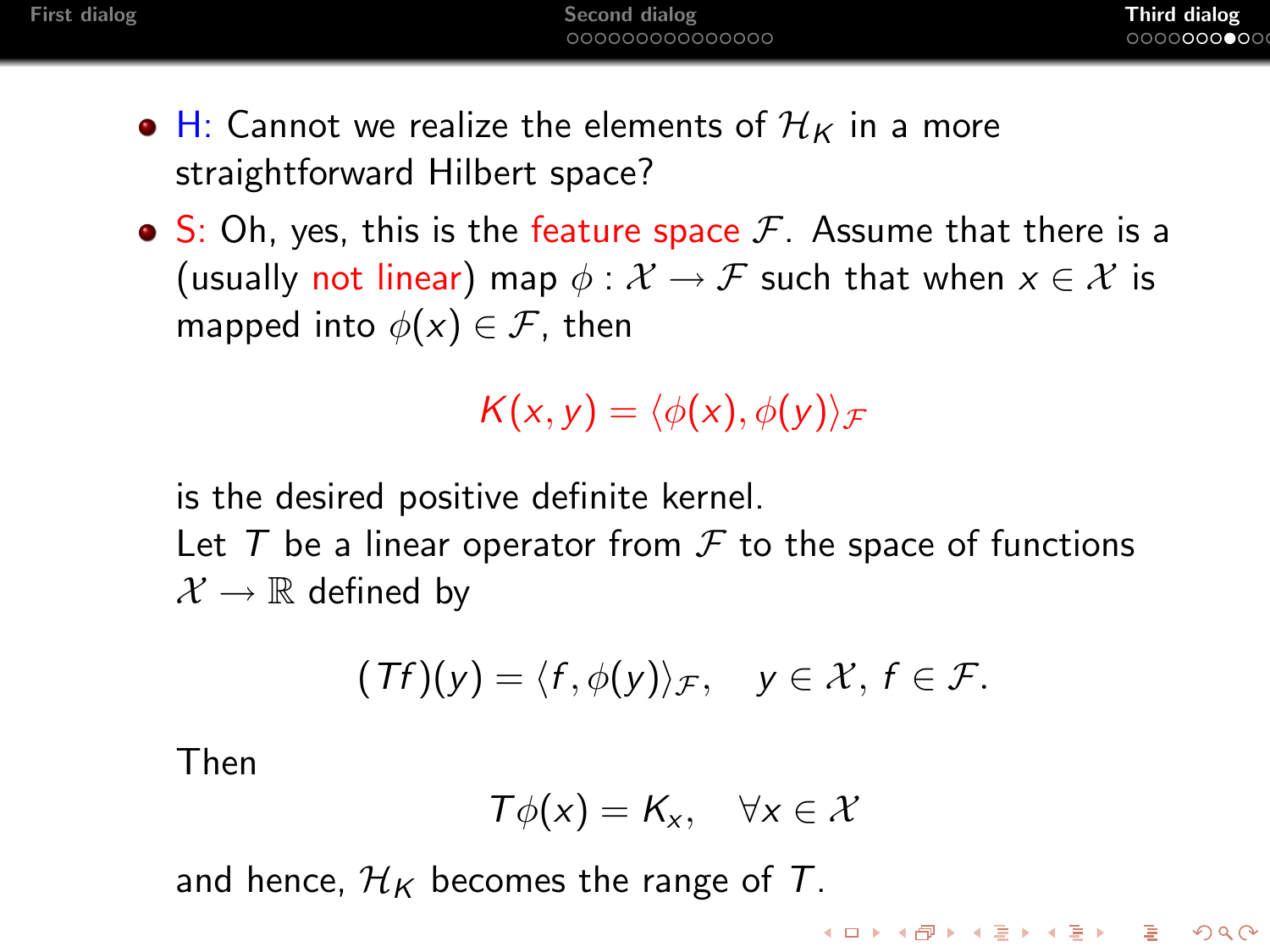**KORK ERKER ADAM ADA** 

- H: Could you tell me an example of an RKHS? What an animal is it?
- S: Yes, a couple. I'll give the theoretical construction for  $\mathcal{H}_k$ and F, together with the functions  $K_x$  and the features  $\phi(x)$ .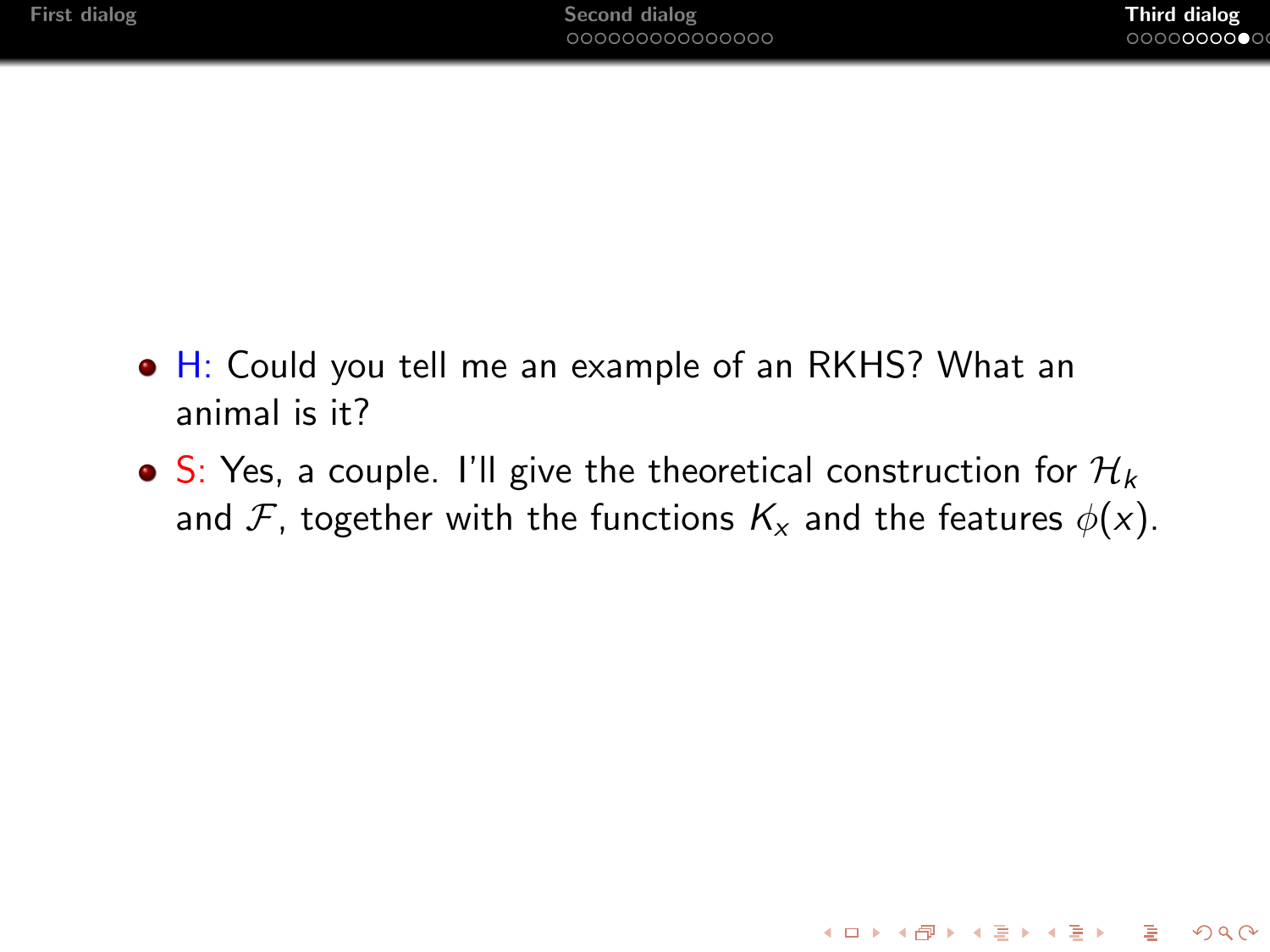## First example

Let K be the continuous kernel of a positive definite Hilbert–Schmidt operator which is an integral operator working on the  $L^2(\mathcal{X})$  space, where  $\mathcal X$  is a compact set in  $\mathbb R$  for simplicity. Due to the positive definiteness of K, and the Mercer theorem, K can be expanded into the following uniformly convergent series:

$$
K(x,y)=\sum_{i=1}^{\infty}\lambda_i\psi_i(x)\psi_i(y),\quad \forall x,y\in\mathcal{X}
$$

by the eigenfunctions and the eigenvalues of the integral operator. The RKHS defined by  $K$  is the following:

$$
\mathcal{H}_K = \{f: \mathcal{X} \to \mathbb{R} : f(x) = \sum_{i=1}^{\infty} c_i \psi_i(x)\}
$$

<span id="page-33-0"></span>such that 
$$
\sum_{i=1}^{\infty} \frac{c_i^2}{\lambda_i} < \infty
$$
.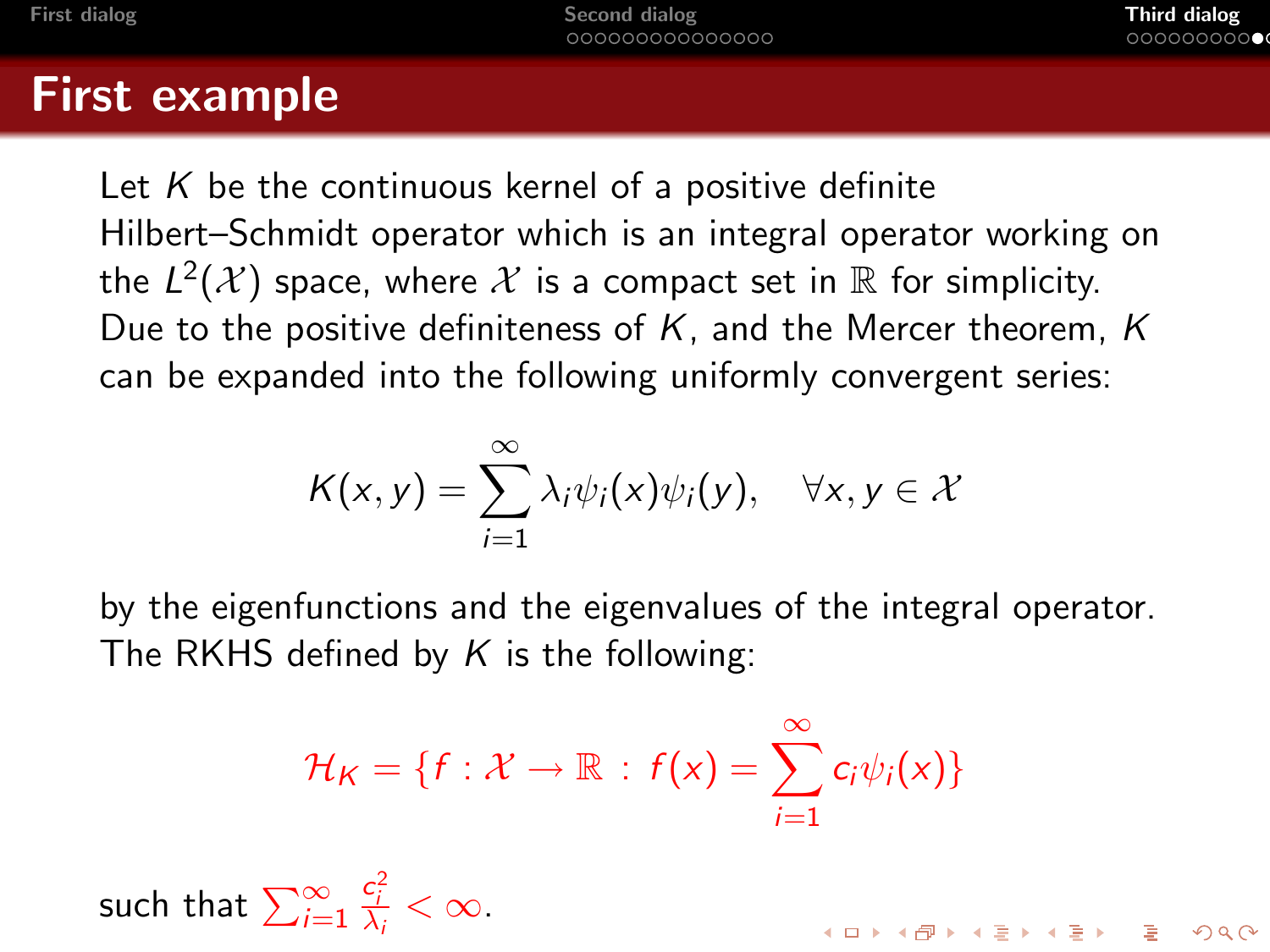$$
K_{x}=K(x,.)=\sum_{i=1}^{\infty}\lambda_{i}\psi_{i}(x)\psi_{i}
$$

Therefore,

$$
\langle K_{x}, K_{y} \rangle_{\mathcal{H}_{K}} = \sum_{i=1}^{\infty} \frac{\lambda_{i} \psi_{i}(x) \lambda_{i} \psi_{i}(y)}{\lambda_{i}} = K(x, y).
$$

Here the feature space  $\mathcal F$  is the following:

$$
\phi(x) = (\sqrt{\lambda_1}\psi_1(x), \sqrt{\lambda_2}\psi_2(x), \dots), \quad x \in \mathcal{X}
$$

and the inner product is naturally defined by

$$
\langle \phi(x), \phi(y) \rangle_{\mathcal{F}} = \sum_{i=1}^{\infty} \lambda_i \psi_i(x) \psi_i(y) = \langle K_x, K_y \rangle_{\mathcal{H}_K}.
$$

The functions  $\sqrt{\lambda_1}\psi_1,$ √  $\overline{\lambda_2}\psi_2,\ldots$  , which form an orthonormal basis in  $\mathcal{H}_k$ , and because of this transformation, a function  $\frac{c_i^2}{\lambda_i} < \infty$ .  $f \in L^2(\mathcal{X})$  is in  $\mathcal{H}_k$  if  $||f||^2_{\mathcal{H}_k} = \sum_{i=1}^{\infty}$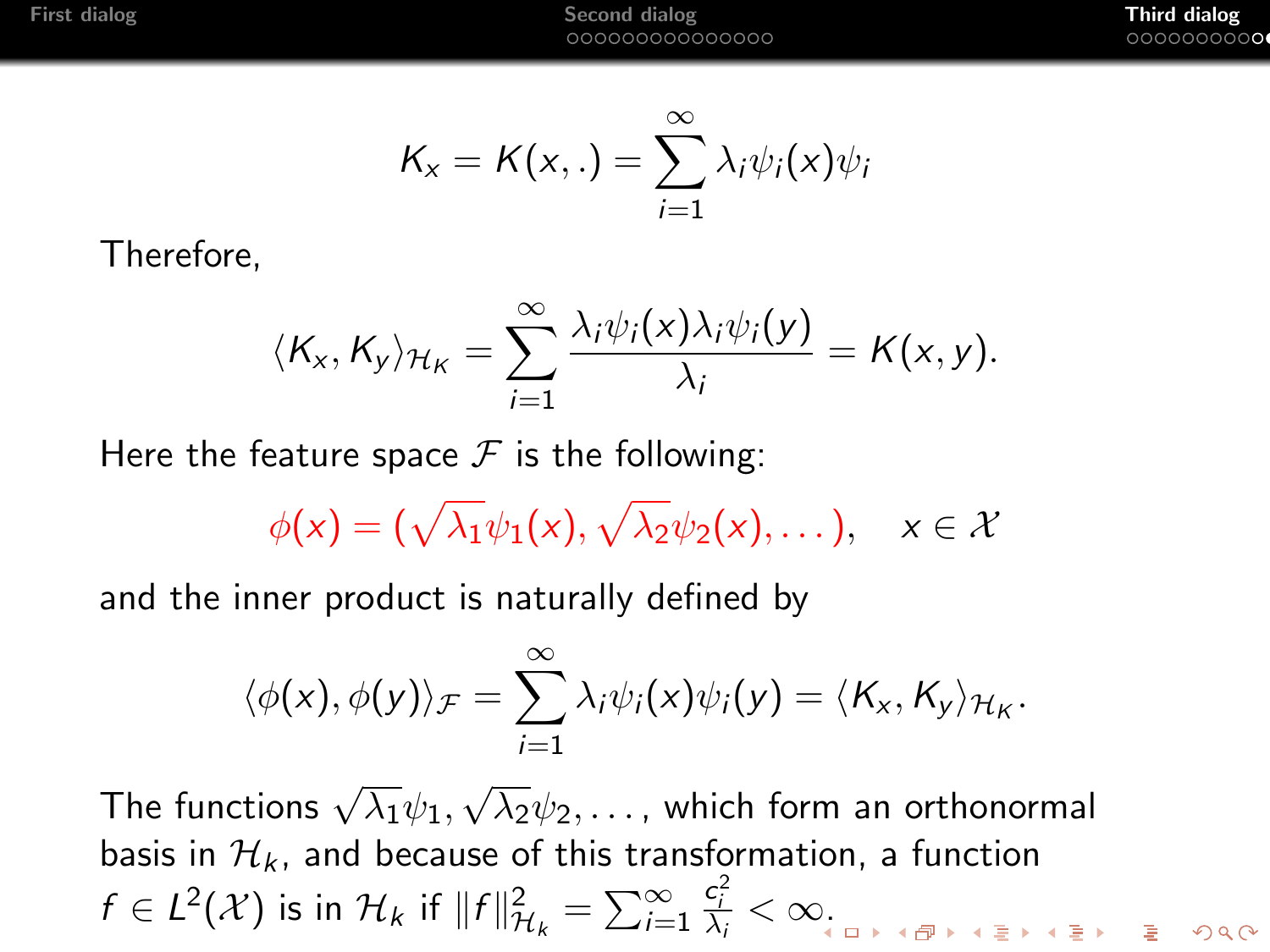**KORKAPRA ER ET A GAR** 

## Second example

Now  $\mathcal X$  is a Hilbert space of finite dimension, say  $R^p$ , and its elements will be denoted by boldface  $x$ , stressing that they are vectors.

If we used  $K_{\text{lin}}$  on  $\mathcal{X} \times \mathcal{X}$ , then  $K_{\mathbf{x}} = \langle \mathbf{x}, . \rangle_{\mathcal{X}}$ , and by the Riesz–Fréchet representation theorem,  $\phi(\mathbf{x}) = \mathbf{x}$  would reproduce the kernel, as  $K_{lin}(\mathbf{x}, \mathbf{y}) = \langle \mathbf{x}, \mathbf{y} \rangle_{\mathcal{X}}$  for all  $\mathbf{x}, \mathbf{y} \in \mathcal{X}$ . Now the RKHS induced by  $K_{lin}$  is identified with the feature space, which is  $\mathcal{X} = \mathbb{R}^p$  itself.

In case of more sophisticated kernels,  $\mathcal{H}_K$  contains non-linear functions, and therefore, the features  $\phi(\mathbf{x})$  can be realized usually in much higher dimension than that of  $X$ .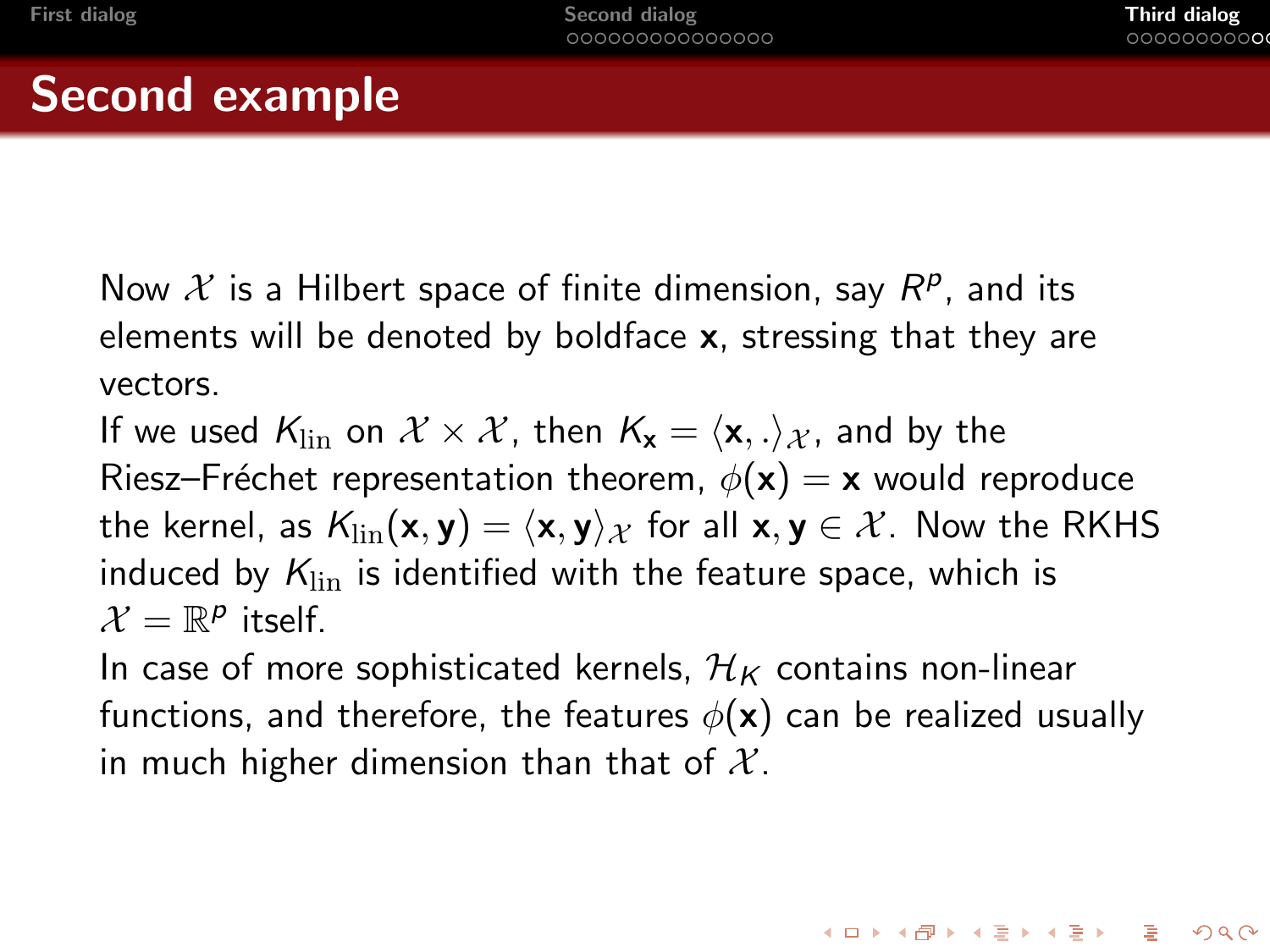**KORKA ERKER EL VOLO** 

$$
\text{For } \mathbf{x} = (x_1, x_2) \in \mathcal{X} = \mathbb{R}^2 \text{ let }
$$

 $\phi(\mathbf{x}) := (x_1^2, x_2^2,$ √  $2x_1x_2$ 

 $\mathcal{F} \subset \mathbb{R}^3.$  We want to separate data points allocated along two concentric circles, and therefore  $\mathbb{R}^2 \to \mathbb{R}$  quadratic functions are applied.

$$
\langle \phi(\textbf{x}), \phi(\textbf{y}) \rangle_{\mathcal{F}} = x_1^2 y_1^2 + x_2^2 y_2^2 + 2x_1 x_2 y_1 y_2 = (x_1 y_1 + x_2 y_2)^2 = \langle \textbf{x}, \textbf{y} \rangle_{\mathcal{X}}^2,
$$

hence, the new kernel is the square of the linear one, which is also positive definite (polynomial kernel).

The RKHS  $\mathcal{H}_K$  corresponding to the feature space  $\mathcal F$  now consists of homogeneous degree quadratic functions  $\mathbb{R}^2 \to \mathbb{R}$ , with the functions  $f_1 : (x_1, x_2) \to x_1^2$ ,  $f_2 : (x_1, x_2) \to x_2^2$ , and  $f_3: (\mathsf{x}_1, \mathsf{x}_2) \to \sqrt{2} \mathsf{x}_1 \mathsf{x}_2$  forming an orthonormal basis in  $\mathcal{H}_k$  such that  $K(\mathbf{x}, \mathbf{y}) = \sum_{i=1}^{3} f_i(\mathbf{x}) f_i(\mathbf{y}).$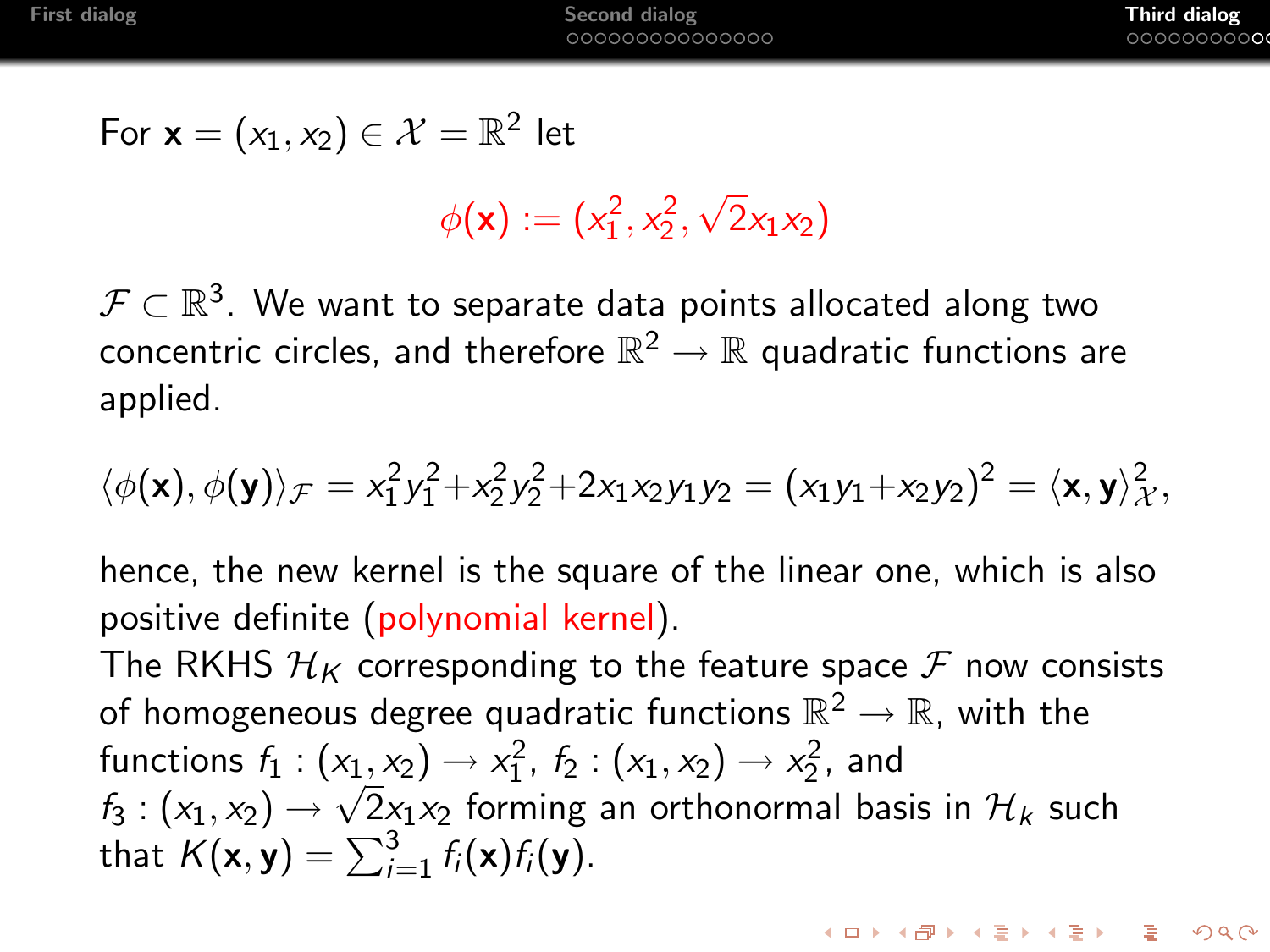- S: Observe that in both examples  $\phi(x)$  is a vector with coordinates which are the basis vectors of the RKHS evaluated at x. In the first exercise  $\phi(x)$  is an infinite, whereas in the second one, a finite dimensional vector. Note that  $\mathcal{H}_K$  is an affine and sparsified version of the Hilbert space of  $\mathcal{X} \to \mathbb{R}$ functions, between which the inner product is adopted to the requirement that it would reproduce the kernel.
- $\bullet$  H: For me it means that non-linear features can be represented by a more complicated Hilbert space, and not the original one. Am I right, my dear Sajó?
- $\bullet$  S: Not exactly, but probably this is the point of the whole RKHS story.